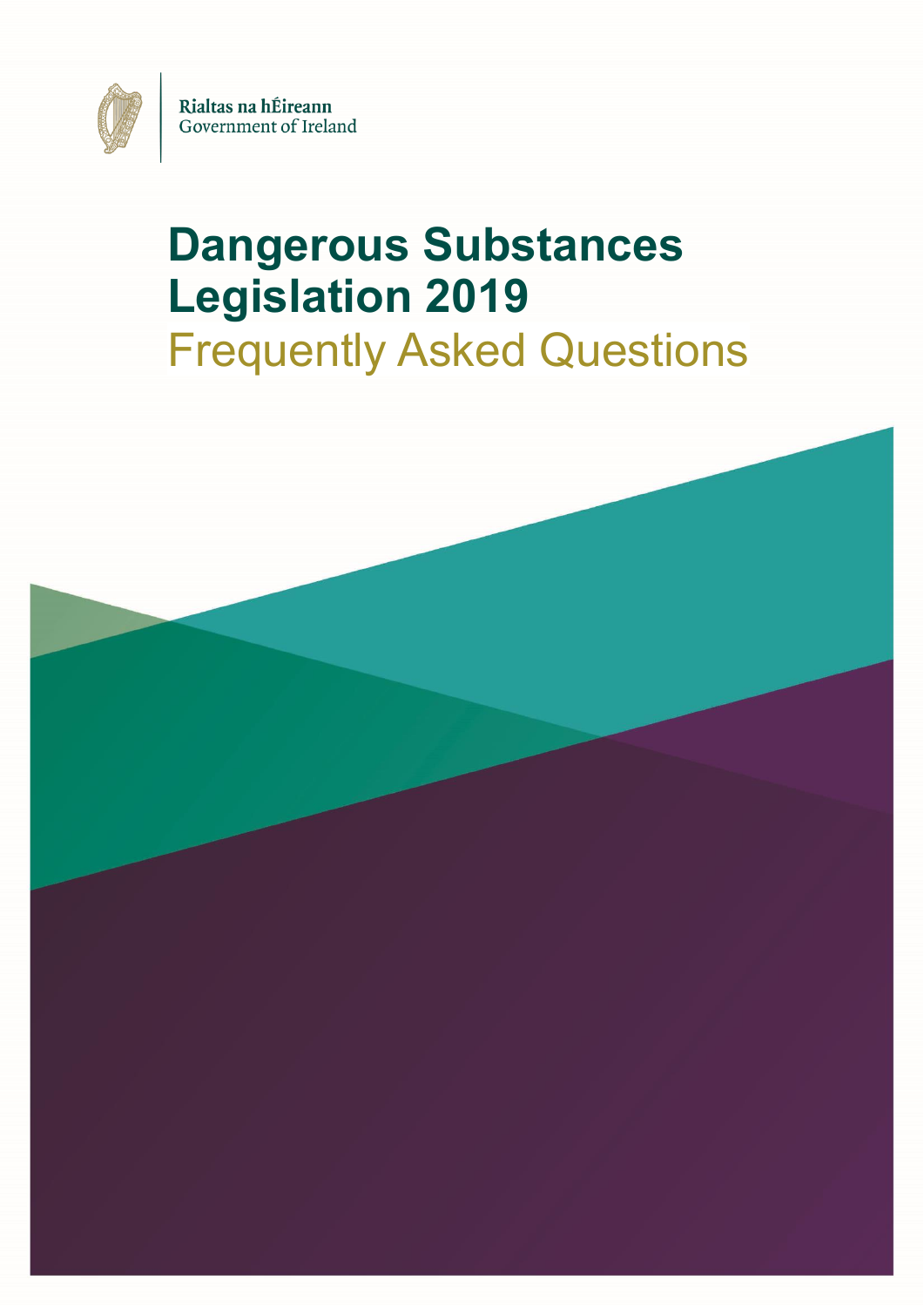# **Contents**

| <b>Introduction</b> |                                    | 3               |
|---------------------|------------------------------------|-----------------|
| 1.                  | <b>Benefits</b>                    | 4               |
| 2.                  | <b>Fuels</b>                       | 5               |
|                     | 3. Licence Applications            | $6\phantom{1}6$ |
| 4.                  | <b>Risk Assessment</b>             | 9               |
|                     | 5. Competent Person                | 10              |
| 6.                  | <b>Major/Minor/Emergency Works</b> | 12              |
| 7.                  | <b>Schedules</b>                   | 14              |
| 8.                  | <b>Timeframes</b>                  | 15              |
| 9.                  | <b>Bulk Stores</b>                 | 17              |
| 10.                 | <b>Existing Stores</b>             | 19              |
|                     | 11. Kerbside Stations              | 20              |
| 12.                 | <b>Exemptions</b>                  | 21              |
| 13.                 | <b>Fees</b>                        | 22              |
| 14.                 | <b>Enforcement/Inspections</b>     | 23              |
| 15.                 | <b>Appeals</b>                     | 25              |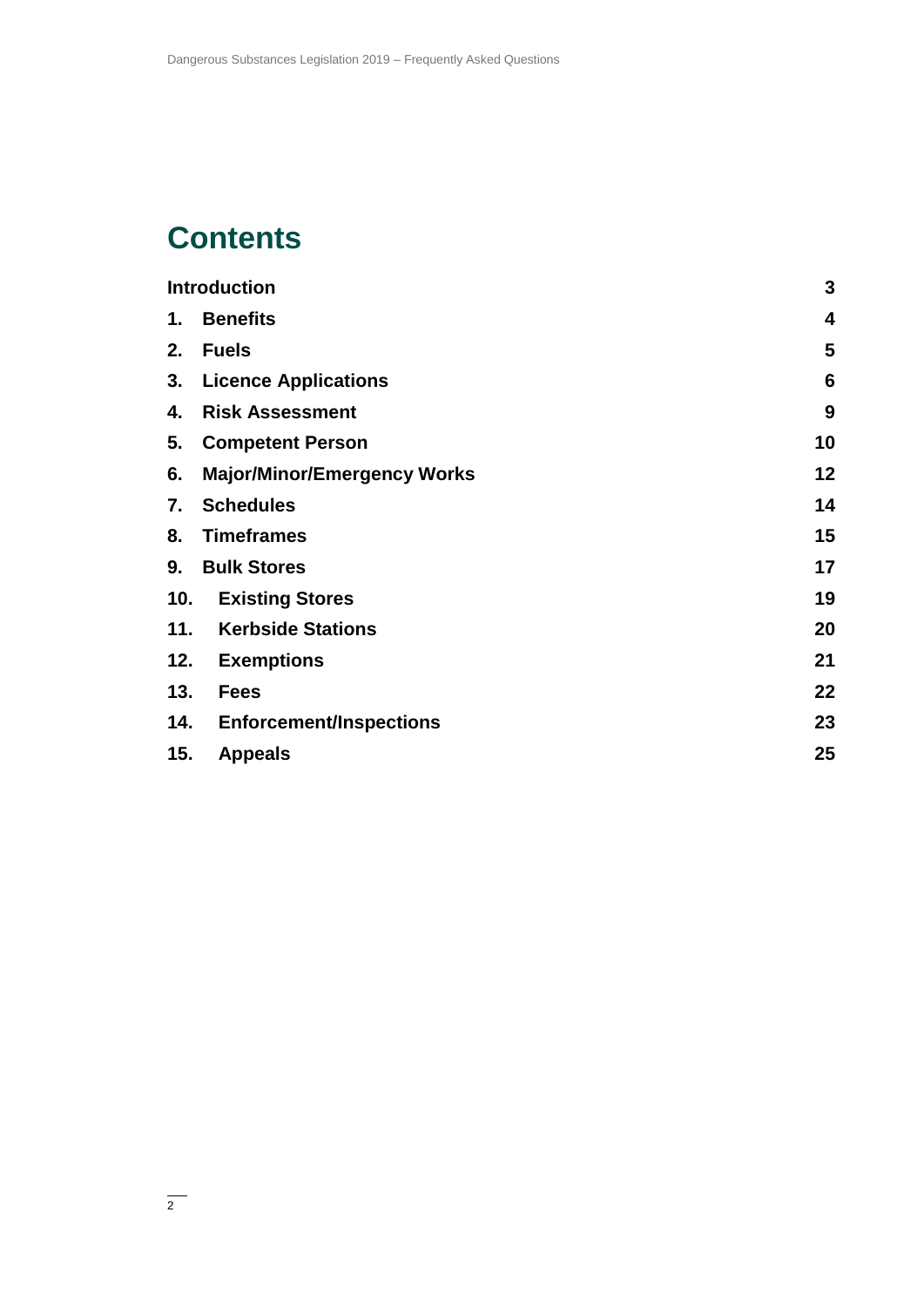### <span id="page-2-0"></span>**Introduction**

On 11th December 2019, Minister Pat Breen, TD., Minister of State at the Department of Business, Enterprise and Innovation, signed the following Regulations into law:

- The Dangerous Substances (Flammable Liquids and Fuels Retail Stores) Regulations, 2019 (S.I. No. 630 of 2019), and
- The Dangerous Substances (Flammable Liquids and Fuels Distribution and Commercial Supply Stores) Regulations, 2019 (S.I. No. 631 of 2019),

repealing and replacing the Dangerous Substances (Retail and Private Petroleum Stores) Regulations, 1979 (S.I. No. 311 of 1979) and the Dangerous Substances (Petroleum Bulk Stores) Regulations, 1979 (S.I. No. 313 of 1979).

These Regulations make a number of changes to the petroleum sector, to increase safety standards for employees, the public and the environment, and will come into force on 1<sup>st</sup> April, 2020.

Given the significant changes between the 1979 Regulations and the 2019 Regulations, the Department of Business, Enterprise and Innovation has prepared the following list of Frequently Asked Questions to assist stakeholders in preparing for the new regulatory regime. Local Authorities and industry are encouraged to examine both the 2019 Regulations and this document.

If there are any queries which have not been addressed here, please forward them to [dangerous.substances@dbei.gov.ie.](mailto:dangerous.substances@dbei.gov.ie)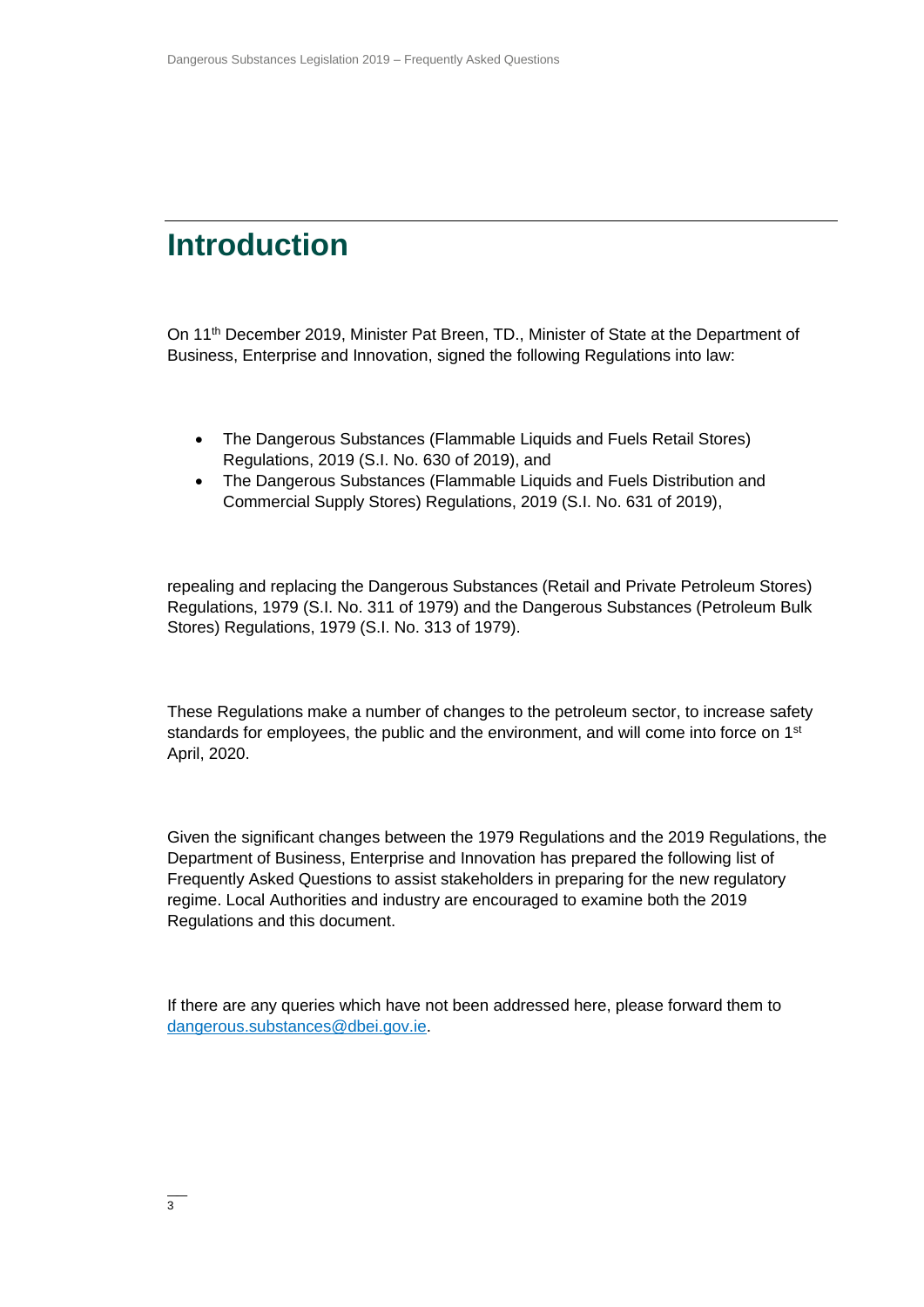# <span id="page-3-0"></span>**1. Benefits**

### **What are the benefits of the new Regulations?**

The new Regulations seek to address the numerous challenges which have led to the 1979 Regulations becoming unenforceable due to their incompatibility with modern industry standards, health and safety good practice, and environmental protection considerations. In particular, the new Regulations:

- adopt a risk identification and mitigation approach which is consistent with the 'as safe as reasonably practicable' principle applicable across all industries to ensure the safety of workers, consumers and contractors and the prevention of potential harm or damage to the environment,
- remove outdated prescriptive specifications and identify specific industry good practice and standards which provides clarity and reference baselines for owners, operators, licensing authorities, and regulators regarding the minimum acceptable levels to be achieved,
- provide clarity to industry, and establish transparent and acceptable timeframes for the processing, administering, granting/refusing of licences, and appeals concerning licence applications,
- facilitate the establishment of more consistent and resourced implementation structures (on a national or regional basis) and the roll-out of technological administrative solutions, and
- clearly set out the statutory roles of licensing and regulatory authorities.

The adoption of all these approaches in the new Regulations have been identified as the most effective way of the addressing the major stumbling blocks which have hindered the implementation of the 1979 Regulations over the last number of years.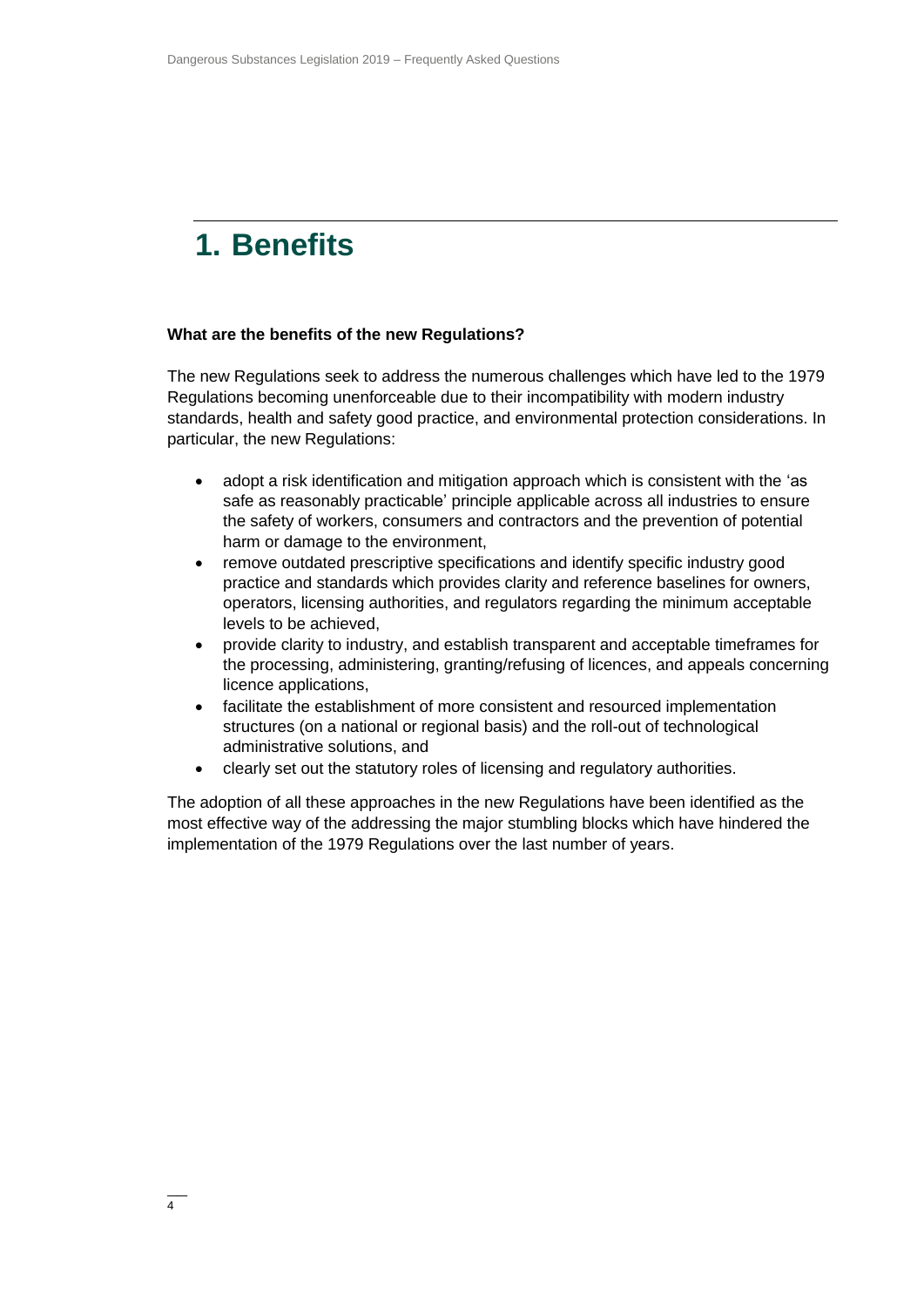# <span id="page-4-0"></span>**2. Fuels**

### **Why is it necessary to change the Act to include other fuels, e.g. diesel?**

The 1972 Dangerous Substances Act only provides for the licensing of "petroleum-spirt" and "petroleum". Since the original legislation came into force, other fuels such as diesel and biofuels have become more prevalent in usage.

In addition, given the rapid nature of developments in the motor industry and the growing concern globally about the potential harmful effects of fossil fuels on the environment, it is incumbent on the Department to ensure that existing stores which have such substances on site are storing and dispensing these in as safe a manner as possible, just like petroleum.

Notwithstanding the increasing public preference for hybrid and electric vehicles, the Regulations also seek to ensure that short to medium-term future trends in the potential development of alternative fuels are also provided for to offset the requirement for future revisions of the Regulations.

### **Why is diesel being included when it is not combustible at ambient temperatures?**

One of the primary objectives of the new Regulations is the promotion of safety and mitigation of the risk of injury to humans and the prevention of harm to the environment. The inclusion of diesel, and indeed other flammable liquids and fuels (as defined in the new Regulations) is consistent with this objective and also in line with good international practice.

As was raised in the consultation, while diesel is not combustible at ambient temperatures, it can be an environmental hazard. As such, it should be subject to the same controls as other flammable liquids. In addition, where diesel is co-located with more flammable liquids, it may also become a hazard if those combust.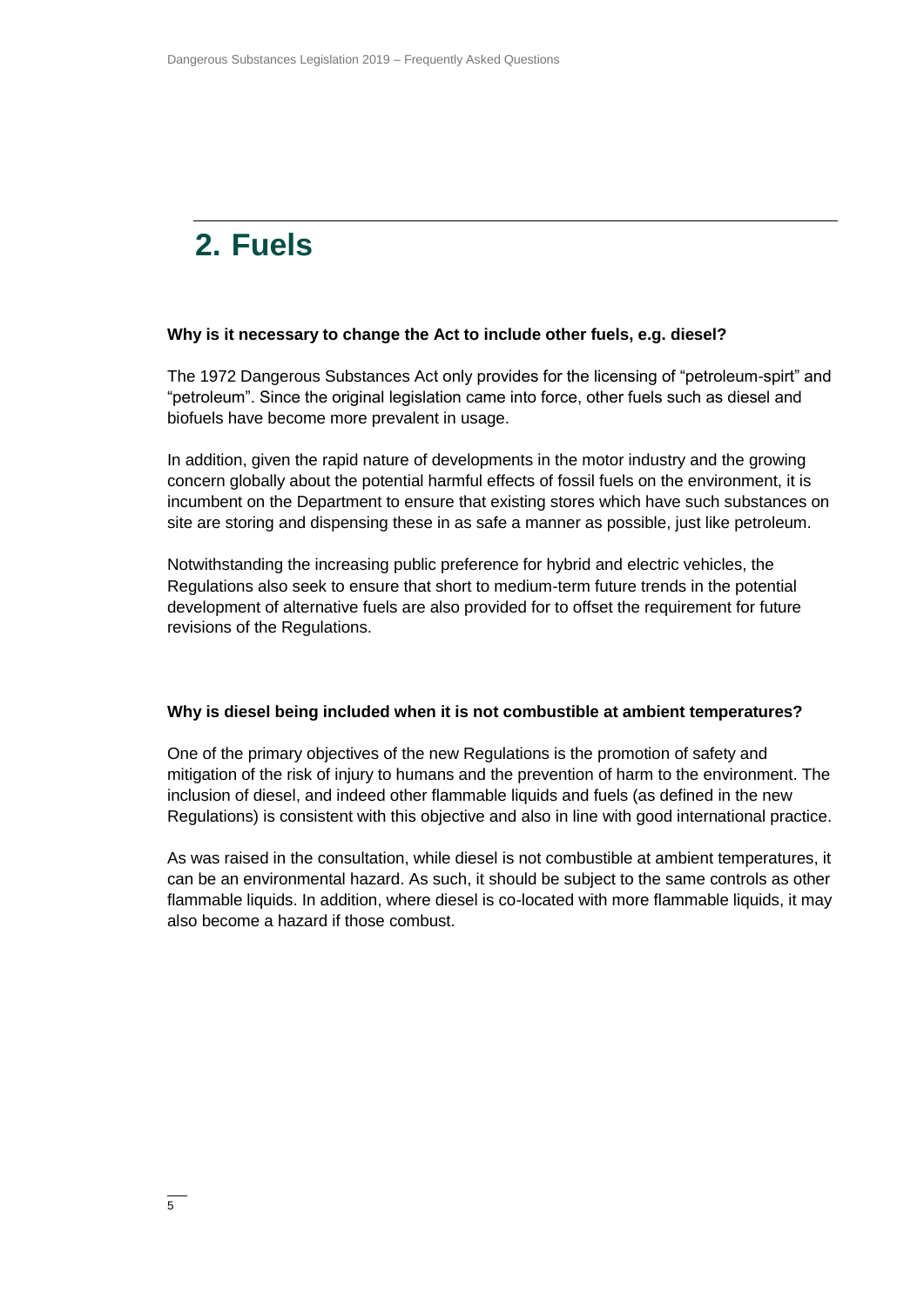# <span id="page-5-0"></span>**3. Licence Applications**

### **Will existing licence holders have to reapply for a licence under the new Regulations?**

No, specific provisions are included in both sets of Regulations to ensure that anyone who currently holds a licence, approved under the 1979 Regulations, will continue to have these recognised as valid licences until the expiry date of individual licences has elapsed.

However, once current licences **do** expire, the owner or operator will be required to submit a new licence application in accordance with the new Regulations (once commenced). All firsttime applications under the new Regulations must have an accompanying risk assessment in line with the format set out in the Regulations to be considered a valid application.

### **Will new developments/stores have to apply for a licence using the new Regulations?**

Yes, once commenced any newly established developments or stores seeking a licence to operate will expect to be fully compliant with the new Regulations in order to be granted a licence.

### **Can 24/7 Unmanned Stations receive a licence under the new Regulations?**

Yes. It should be noted that Section 45(2) of S.I. No. 311 of 1979 did effectively allow for the provision of licences to unmanned stations subject to compliance with the conditions specified by a licensing authority.

This will continue to be the case under the new Regulations. That is, where an owner or operator is seeking a licence under the new Regulations for an 'unmanned' filling station, then the applicant must ensure that as well as including a risk assessment conducted by a competent person when submitting an application, that the site is in compliance, as far as reasonably possible, with the accepted industry standards and good practice for such stations.

The licensing authority may grant a licence for unmanned filling stations, subject to any additional conditions deemed appropriate, where the proposed development is considered to be fully, or as far as reasonably practicable, compliant with good practice standards.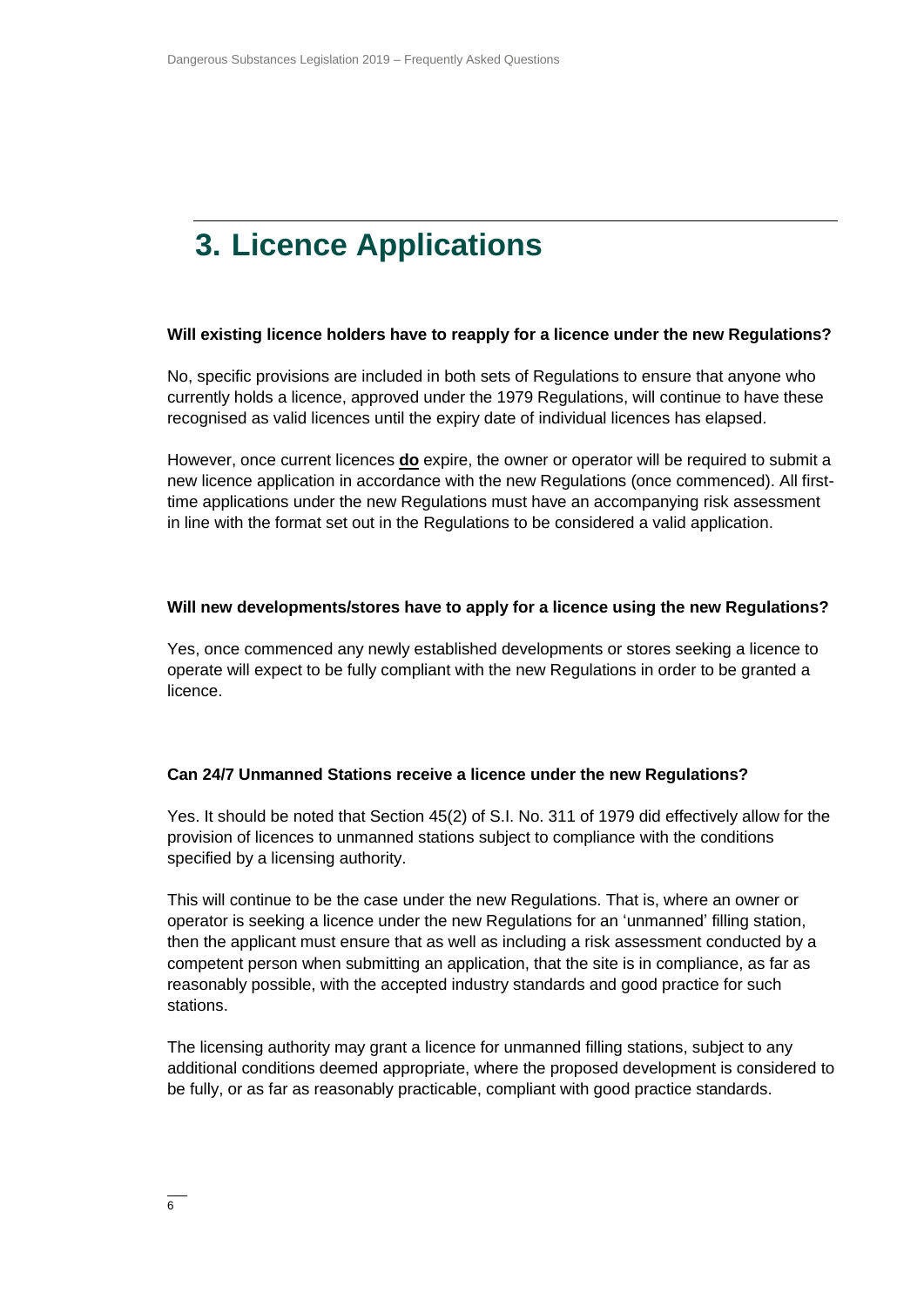### **Are there any additional requirements when applying for a Dangerous Substances licence if there is CNG located on the site of the proposed filling station?**

Yes, where making an application for a Dangerous Substance licence for a site on which CNG is located, the owner or operator's application must, in addition to the documentation required under the Regulations, submit a written declaration that the applicant is in full compliance with the requirements of the Gas (Interim) (Regulation) Act 2002 (No. 10 of 2002) and the Electricity Regulation Act 1999 (No. 23 of 1999).

The new Regulations will require that anyone seeking a Dangerous Substances licence for a site on which CNG is co-located must ensure that an approved safety case from the Commission for Regulation of Utilities (CRU) is already in place when applying for a licence to a licensing authority.

### **What about those stations which did not previously require a licence, e.g. diesel only stations, operators storing flammable liquids for use in company vehicles, or distributing flammable liquids?**

All owners or operators storing, dispensing, selling or distributing any or all categories of flammable liquid or fuels as defined by the Regulations will be required to have a licence to operate.

Where an owner or operator has been, to date, operating without a licence they will be required to apply for a licence in accordance with the new Regulations as soon as possible. The new Regulations have been published in advance of commencement to ensure that sufficient notice is given to industry to allow anyone operating without a licence plenty of warning that they need to prepare an application.

### **What electronic application program will we be using?**

The Department is supportive of a move towards an electronic-based system of applying and processing licences as well as the recording of inspection and compliance data for Dangerous Substances licensing. The new Regulations are drafted in such a way as to best facilitate this once an agreed platform has been developed. This issue is part of another body of work with the Local Authority sector, and is still under investigation.

In the interim, we would encourage all licensing authorities to move towards electronic based systems for accepting and processing licence applications, where feasible. This will ease the transition to any future regional/national based system which may be introduced as part of any new regulatory structure.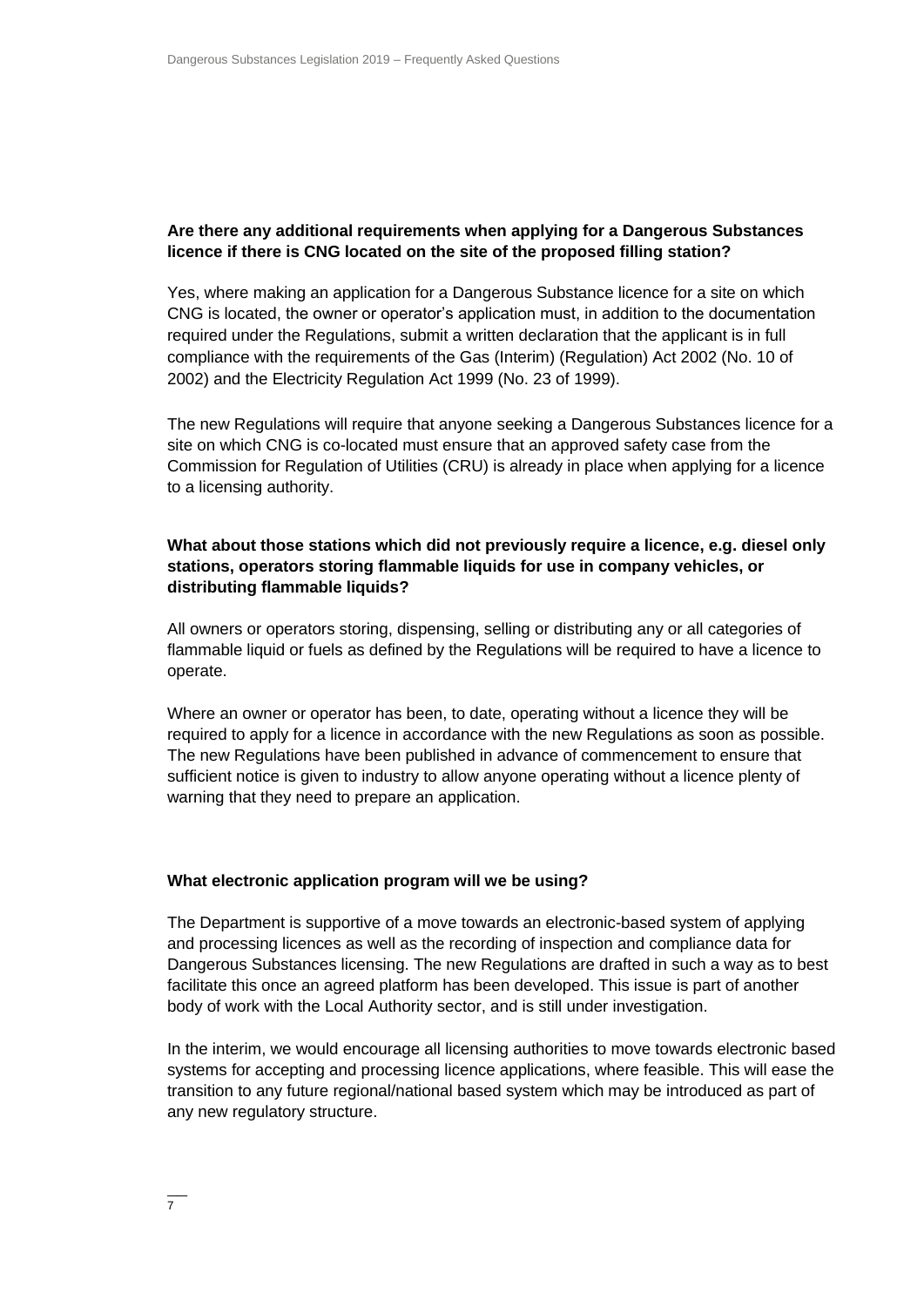### **Will a licence be granted automatically if the Local Authority doesn't reply within the timeline?**

No. However, to ensure that an application is processed in a transparent and fair manner, if the licensing authority cannot complete the assessment in 60 days, they are required to inform the applicant and set out the reason for the delay in writing.

A revised deadline for the completion of the processing of any delayed application will be agreed with the applicant.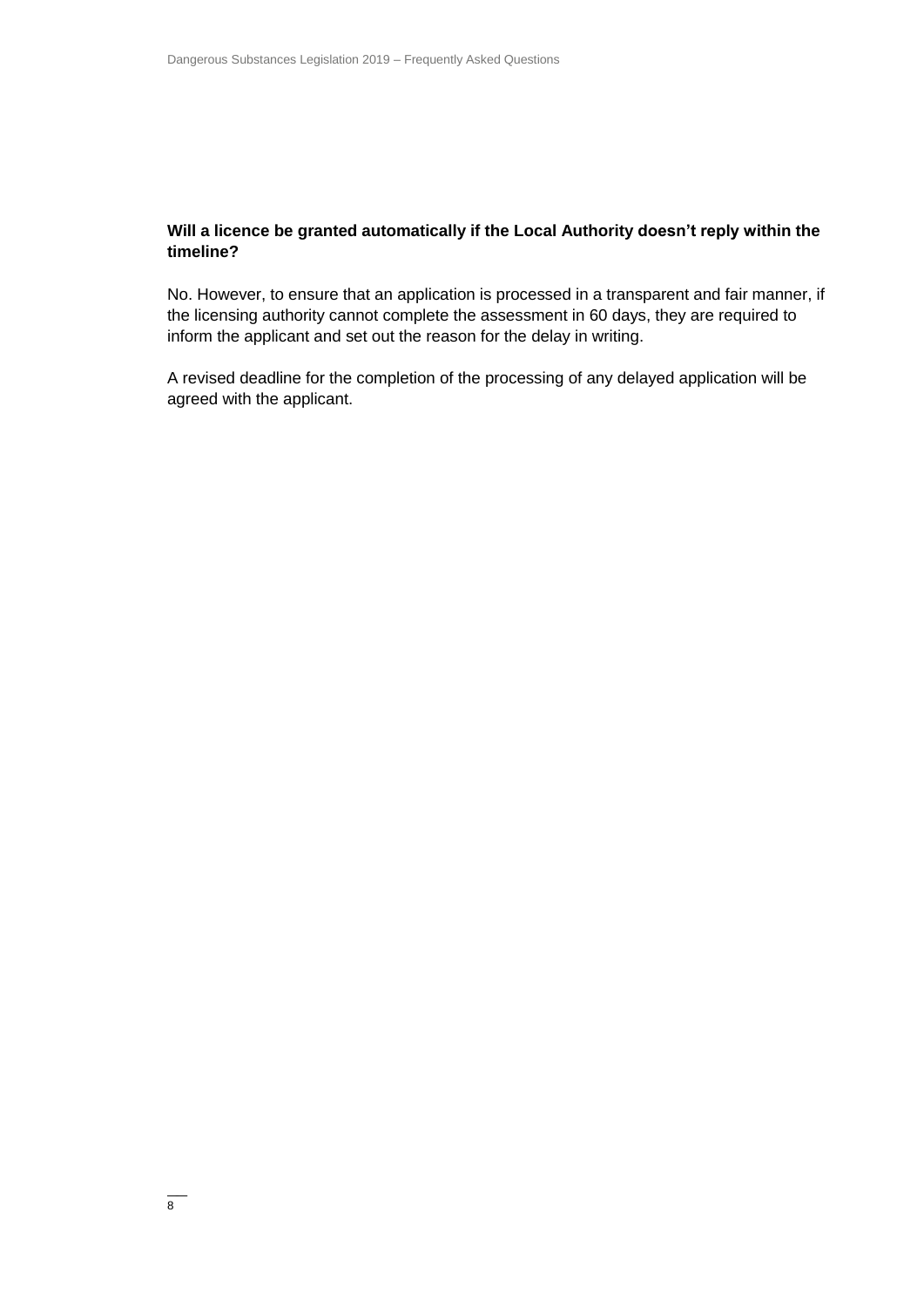### <span id="page-8-0"></span>**4. Risk Assessment**

### **Is there a requirement for an EPD (Explosion Protection Document)?**

Yes, this must be included with the risk assessment for both Regulations.

### **What needs to be included in a risk assessment?**

A risk assessment must be site specific, so there are no fully prescribed requirements. The minimum requirements are laid out in the Schedules to the Regulations, but a risk assessment can be broader in scope. If a licensing authority requires further information on a risk assessment, they may request it during the assessment process.

Local/Fire Authorities and regulatory bodies will also publish additional guidance materials on good practice in conducting risk assessments as part of their ongoing statutory functions.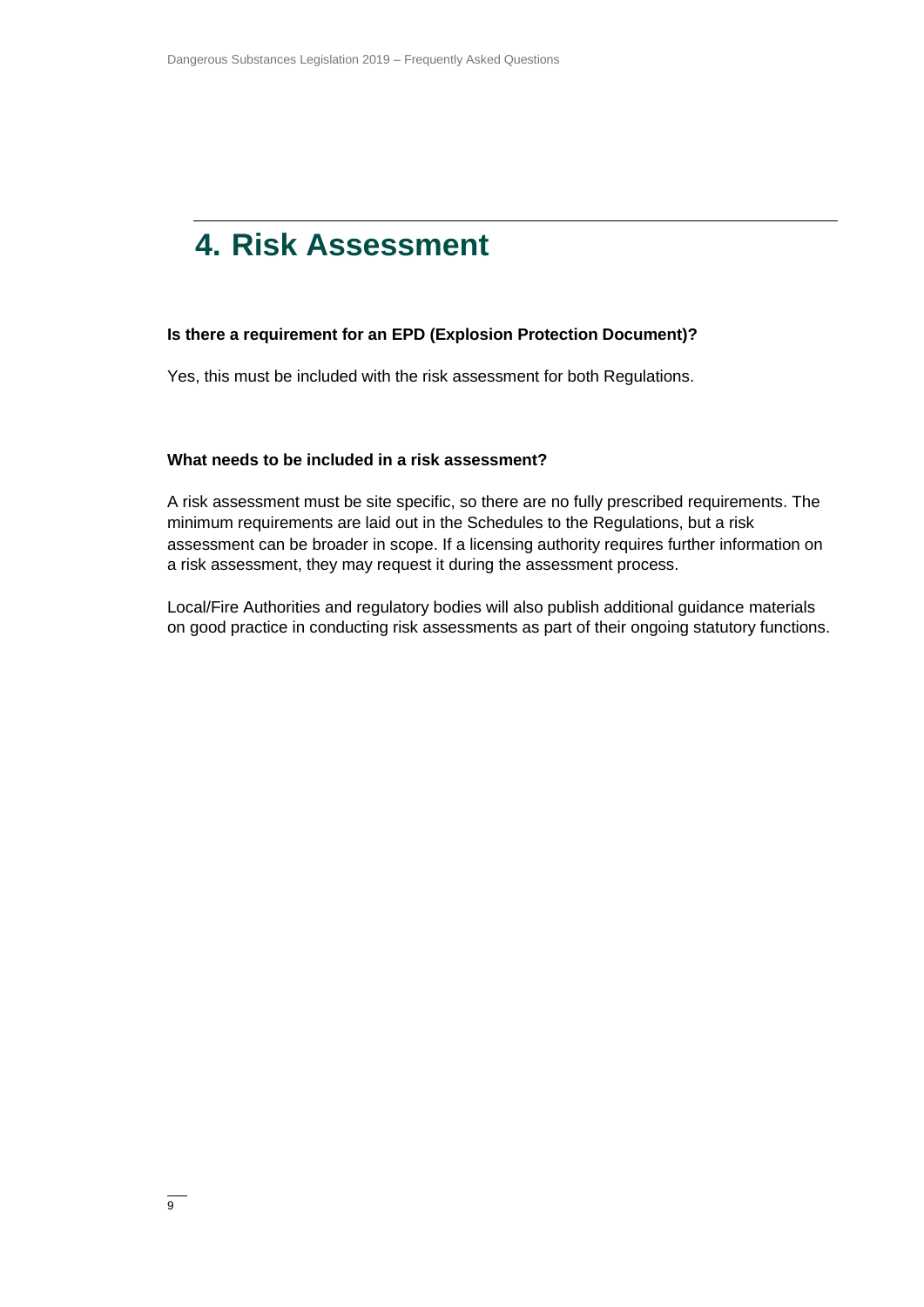### <span id="page-9-0"></span>**5. Competent Person**

### **What is the definition of a 'competent person'?**

The definition of 'competent person' contained in the new Regulations is as follows (based on the definition in the Safety, Health and Welfare at Work Act):

'competent person' means a person who, having regard to the task required to be performed and taking account of the inventory, size or hazards (or any combination of these) of the undertaking or establishment concerned, and taking account, as appropriate, of the framework of qualifications referred to in the Qualifications (Education and Training) Act 2012 (No. 28 of 2012), possesses sufficient training, experience and knowledge appropriate to the nature of the work to be undertaken;

Having considered submissions from several stakeholders as part of the consultation process undertaken by the Department over the last year and the goal of removing, to the greatest extent possible, the approach of the overly-prescriptive provisions of the 1979 Regulations, this wording has been deemed to give maximum scope to industry and to ensure the competitive availability of relevant expertise within the sector.

### **Can a competent person be a member of our organisation?**

Yes. The only requirement is that they are competent to carry out the risk assessment in accordance with the definition set out in the new Regulations:

'competent person' means a person who, having regard to the task required to be performed and taking account of the inventory, size or hazards (or any combination of these) of the undertaking or establishment concerned, and taking account, as appropriate, of the framework of qualifications referred to in the Qualifications (Education and Training) Act 2012 (No. 28 of 2012), possesses sufficient training, experience and knowledge appropriate to the nature of the work to be undertaken;

It is the responsibility of an applicant(s) to ensure that the person carrying out the risk assessment is competent. Failure to do so could result in any risk assessment being rejected by a licensing authority, which in turn could lead to significant extra costs in redoing a risk assessment. All costs associated with conducting a risk assessment as part of the new licensing process shall be borne entirely by the owner or operator seeking a licence.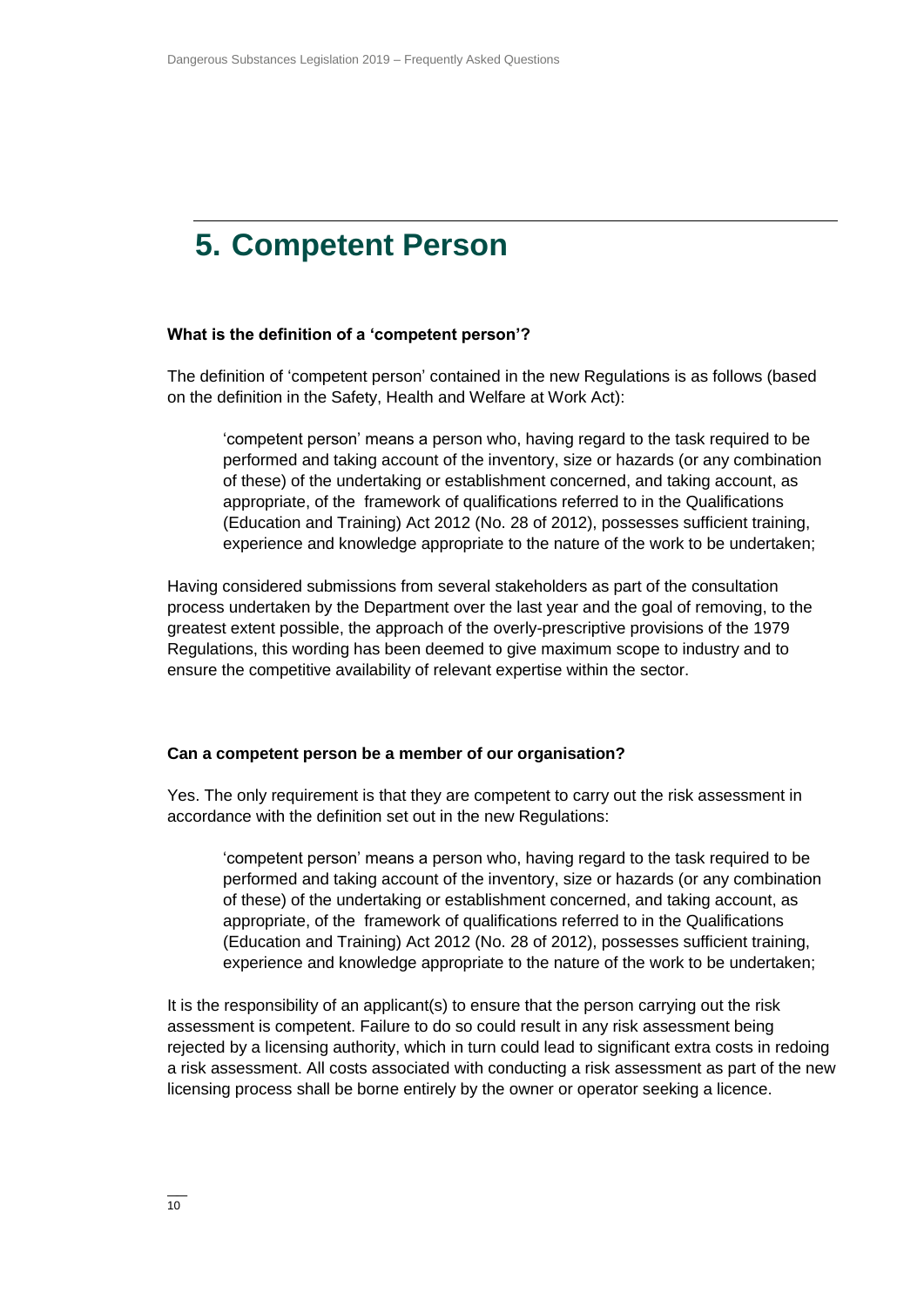### **Are there particular qualifications that a competent person needs?**

No, the definition of competent person is in keeping with that in the Safety, Health and Welfare at Work Act to ensure that it is not overly prescriptive. Having considered submissions from several stakeholders as part of the consultation process undertaken by the Department over the last year and the goal of removing, to the greatest extent possible, the approach of the overly-prescriptive provisions of the 1979 Regulations, this wording has been deemed to give maximum scope to industry and to ensure the competitive availability of relevant expertise within the sector.

It is the responsibility of the applicant to ensure that the person they engage to carry out the risk assessment is competent to do so. All costs associated with conducting a risk assessment as part of the new licensing process shall be borne entirely by the owner or operator seeking a licence.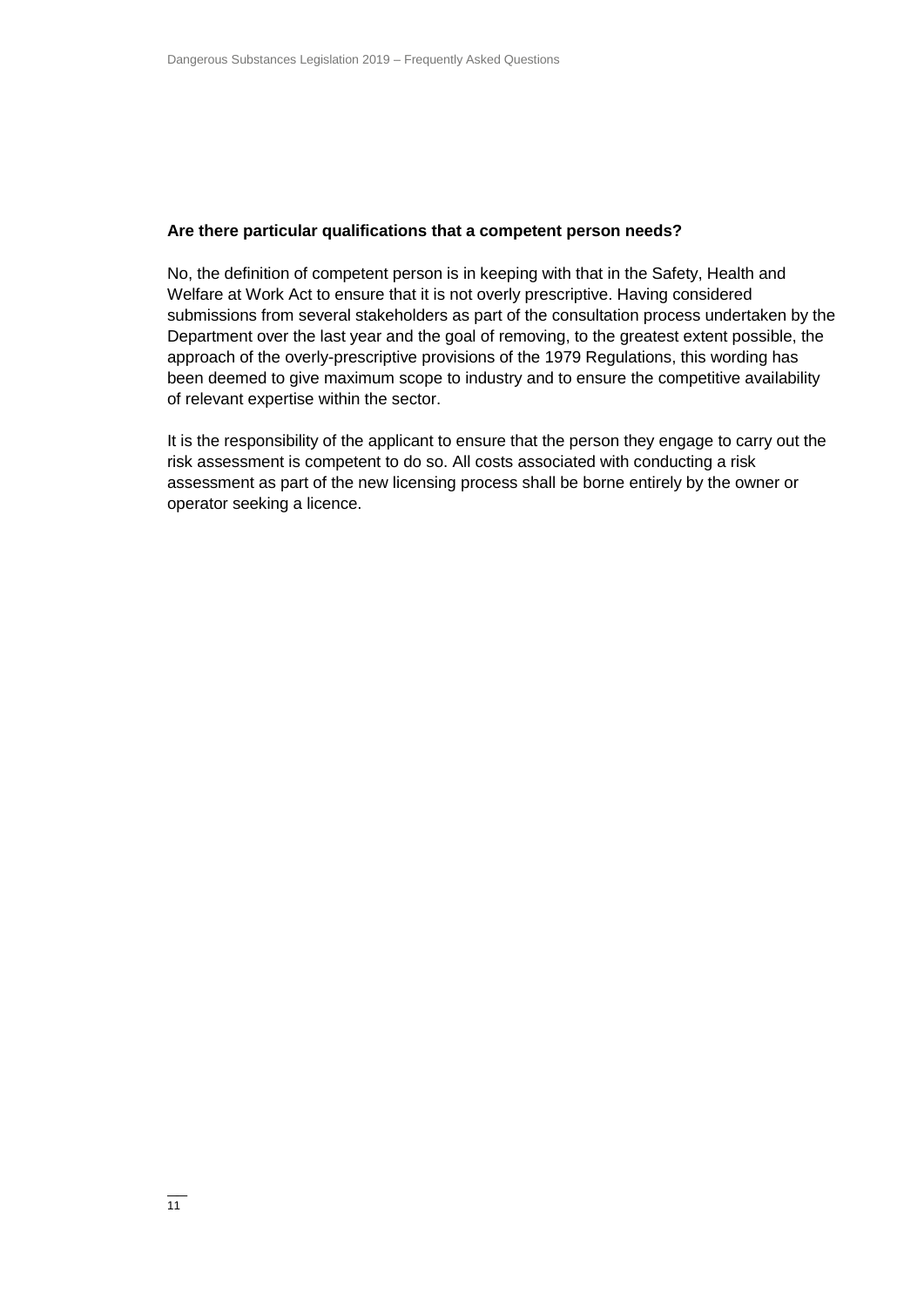# <span id="page-11-0"></span>**6. Major/Minor/Emergency Works**

### **What is the difference between major and minor works?**

A major work is:

works which lead to material changes, additions or modifications to the structure, operation, machinery, equipment, buildings or any other aspect of the store which alter how flammable liquids and fuels are stored, dispensed, or accessed. This includes, inter alia, additional pumps, the stocking of new fuels, the addition of new or differently sized tanks, whether underground or other, transfer or relocation of pumps, tanks or other equipment, the expansion of any structures on the site, the addition of structures/equipment such as car washes and tyre pumps, and changes to the entrance and exit which alter the path of vehicles through the store;

Minor works are:

works which do not lead to material changes, additions or modifications to the structure, operation, machinery, equipment, buildings or any other aspect of the store and which do not alter how flammable liquids and fuels are stored, dispensed, or accessed. This includes, inter alia, minor repairs to the premises, painting, hanging or replacing of signs, replacing pumps or tanks (provided that the location and size of the equipment and type of fuel is not altered), changes to the interior layout of any associated shop (where applicable), and changes to the interior layout of private staff areas;

The difference between the two is whether or not the works change how flammable liquids are accessed, transferred or otherwise handled.

Examples of major works include:

- Adding a new pump
- Adding a new tank/replacing a tank with one of a different size
- Adding new structures to the site
- Changing entrances or exits, ie, changing the route vehicles take through the site.

Examples of minor works include:

- Replacing pumps or other equipment with equipment of the same size
- Painting
- Hanging signs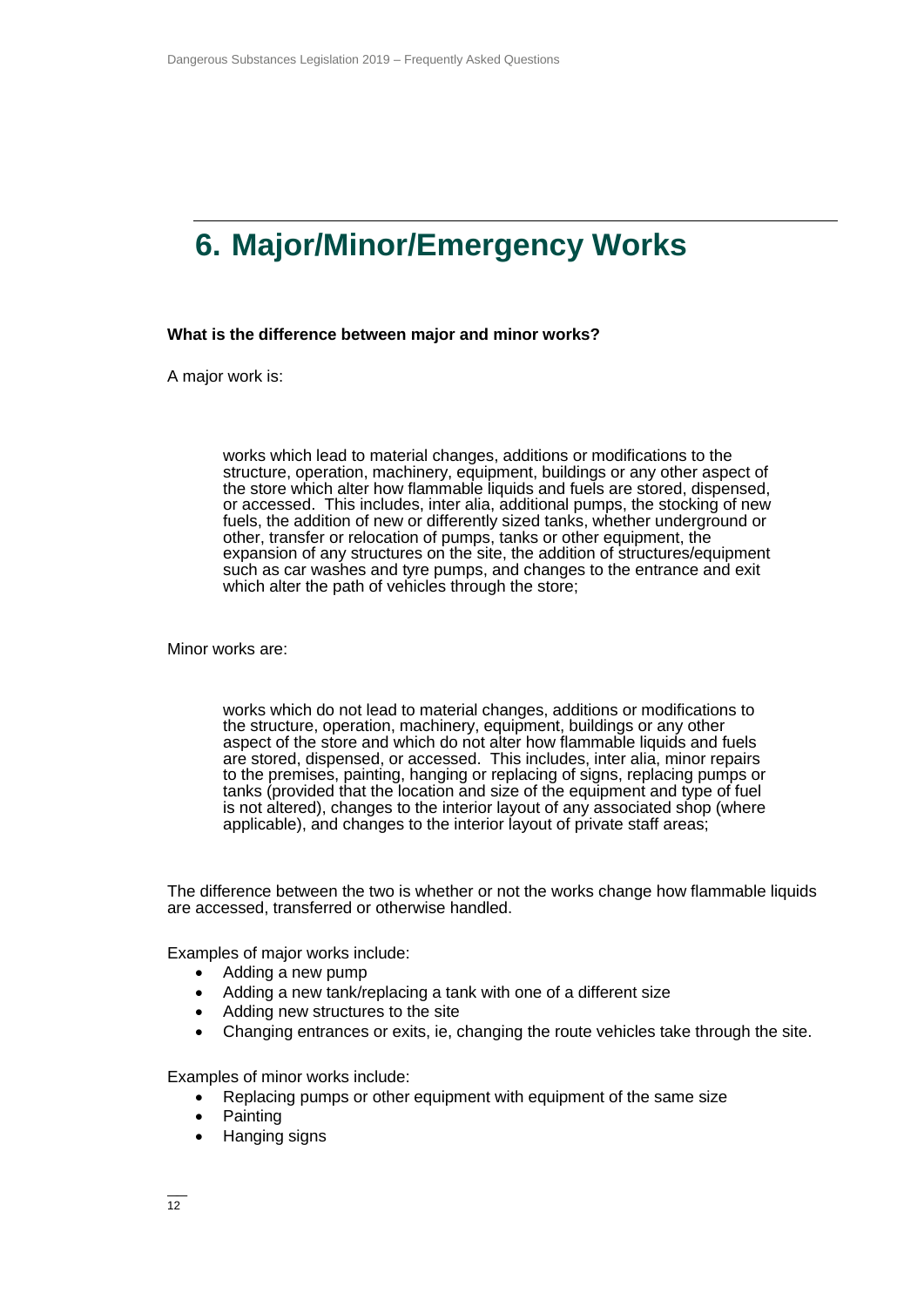- Changes to the interior layout of any associated shops or private staff areas
- Minor repairs, eg, repairing a boundary wall

An allowance will be provided for emergency works, which are:

works which must be carried out as soon as possible due to the immediate potential for risk of injury, whether required by wear and tear, extreme weather, accidents, negligence, or other causes

Where emergency works can also be classified as major work, the licensee may apply for an amended licence retroactively, no later than 90 days after the emergency works have been completed.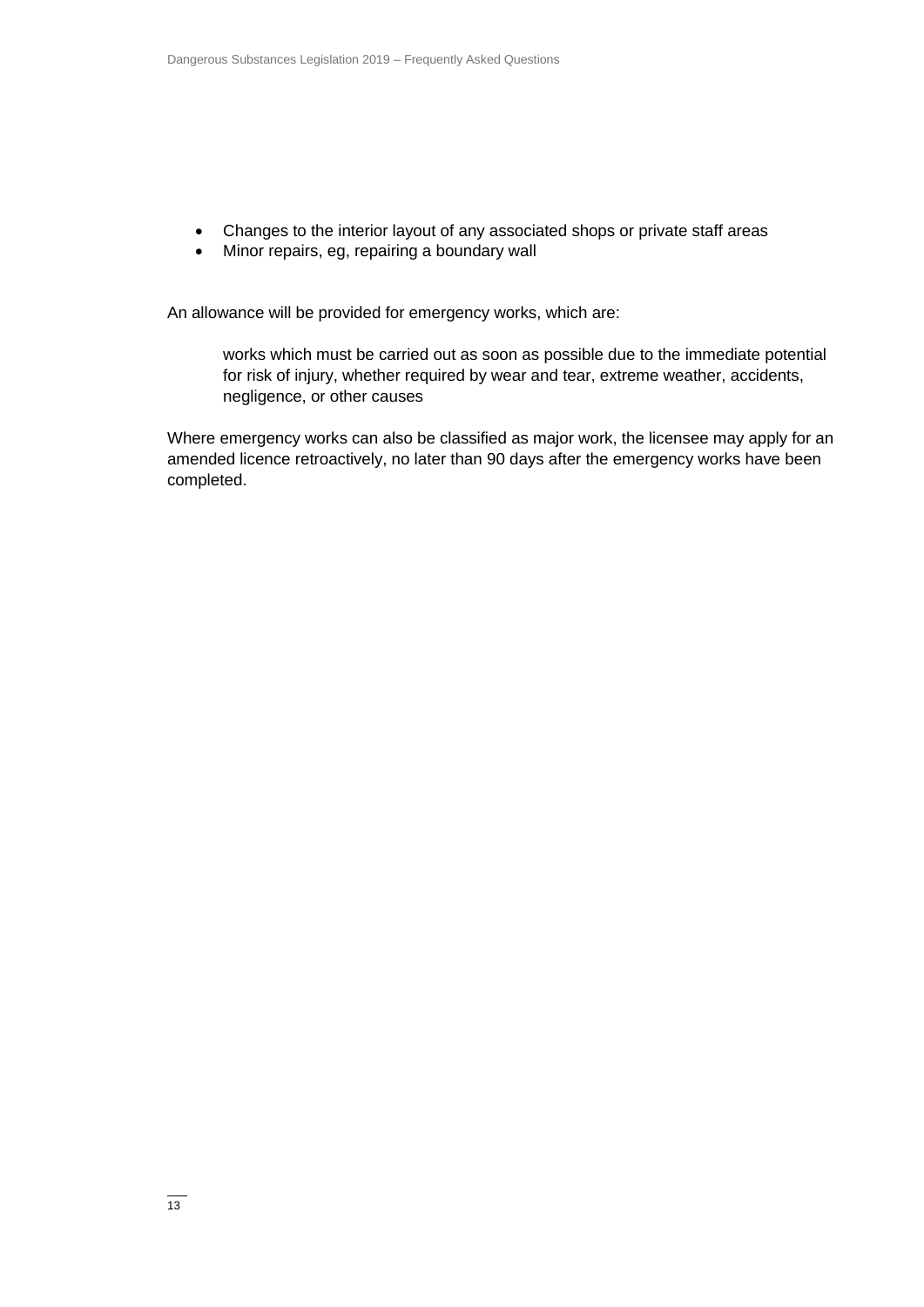# <span id="page-13-0"></span>**7. Schedules**

### **Why use Schedules instead of generic references or having the requirements in the text?**

One of the difficulties with the old Regulations is that they went out of date fairly quickly. By including industry standard good practice texts, particularly the Blue Book and the Red Guide, it is envisaged that this will future proof the Regulations against any changes and updates, particularly in relation to any new or alternative fuels which may enter into common use.

In addition, identifying specific good industry practice and standards for the industry provides clarity and reference baselines for owners, operators, licensing authorities, and regulators regarding the minimum acceptable levels to be achieved

Following industry consultation, the Schedule of documents was divided into two parts. Part 1, made up of the Blue Book and Red Guide, is mandatory, which all existing stores must follow as far as is reasonably practicable (new stores must be fully compliant). Part 2 is a set of guidance documents which must be referred to if they apply to the risk assessment.

It should be noted that there is a provision in both Regulations stating that any reference to a document in Schedule 1 refers to the most up to date edition. The Schedules will be reviewed regularly to determine if any amendments are required.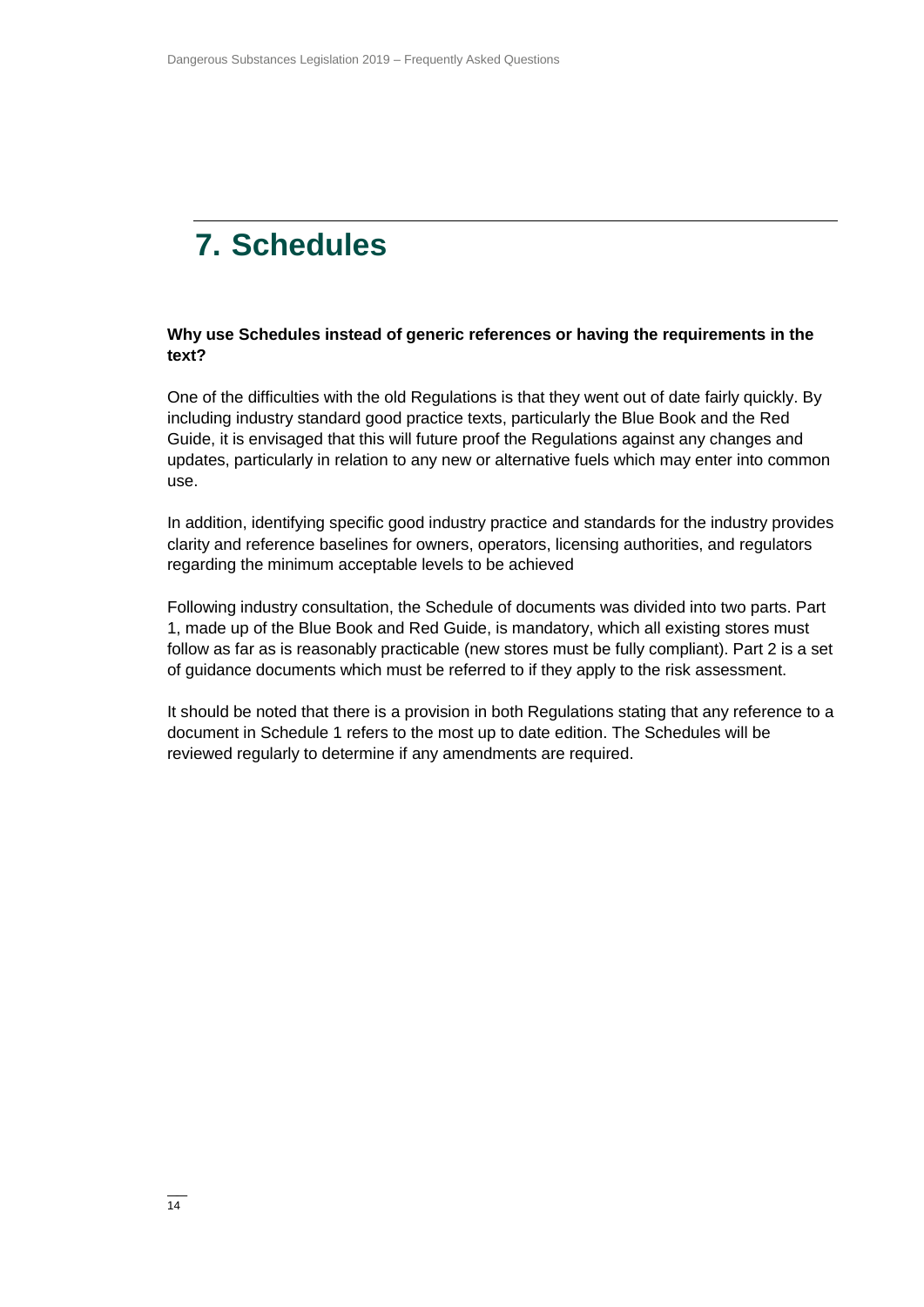### <span id="page-14-0"></span>**8. Timeframes**

**What are the timeframes for processing applications, making an appeal, ruling on an appeal, renewing a licence etc.?**

- All stores must apply for a Dangerous Substances licence within 3 months (90 day) of the expiry of their current licence (this includes licences granted under S.I. No. 311 of 1979 or S.I. No. 313 of 1979, where applicable).
- The licensing authority must assess an application within 60 days. If they require further time, they must contact the applicant explaining the delay and providing a new deadline.
- If a licensing authority requests further information, the applicant must provide it within 30 days.
- An appeal must be lodged within 30 days of the date of issue of a refusal/other decision.
- An appeal must be determined by the Appeals Authority (HSA) within 30 days.
- A store may continue to operate after the death of a licensee/owner for no more than 6 months (180 days), but an application for a licence must be made as soon as possible.
- The licensing authority must be notified of the intention to transfer ownership no less than 3 weeks (21 days) before the transfer.
- An application for a licence/transfer of a licence after a strong has been transferred must be submitted within 30 days of the transfer.
- The licensing authority must be notified of the intention to decommission a petrol station or bulk store no less than 3 months (90 days) before the cessation of operation.
- The licensee/owner must inform the licensing authority of their intention to carry out major works and apply for an amended licence at least 60 days before the work commences.
- The licensee/owner must inform the licensee of the intention to carry out minor works no less than 30 days prior to the work being carried out. There is no requirement for an amended licence. However, if the licensing authority determines that the works constitute major works, an amended application will be required.
- If a licensee has to carry out emergency works that can also be classified as major works, they must apply for an amended licence no later than 3 months (90 days) after the works have been completed.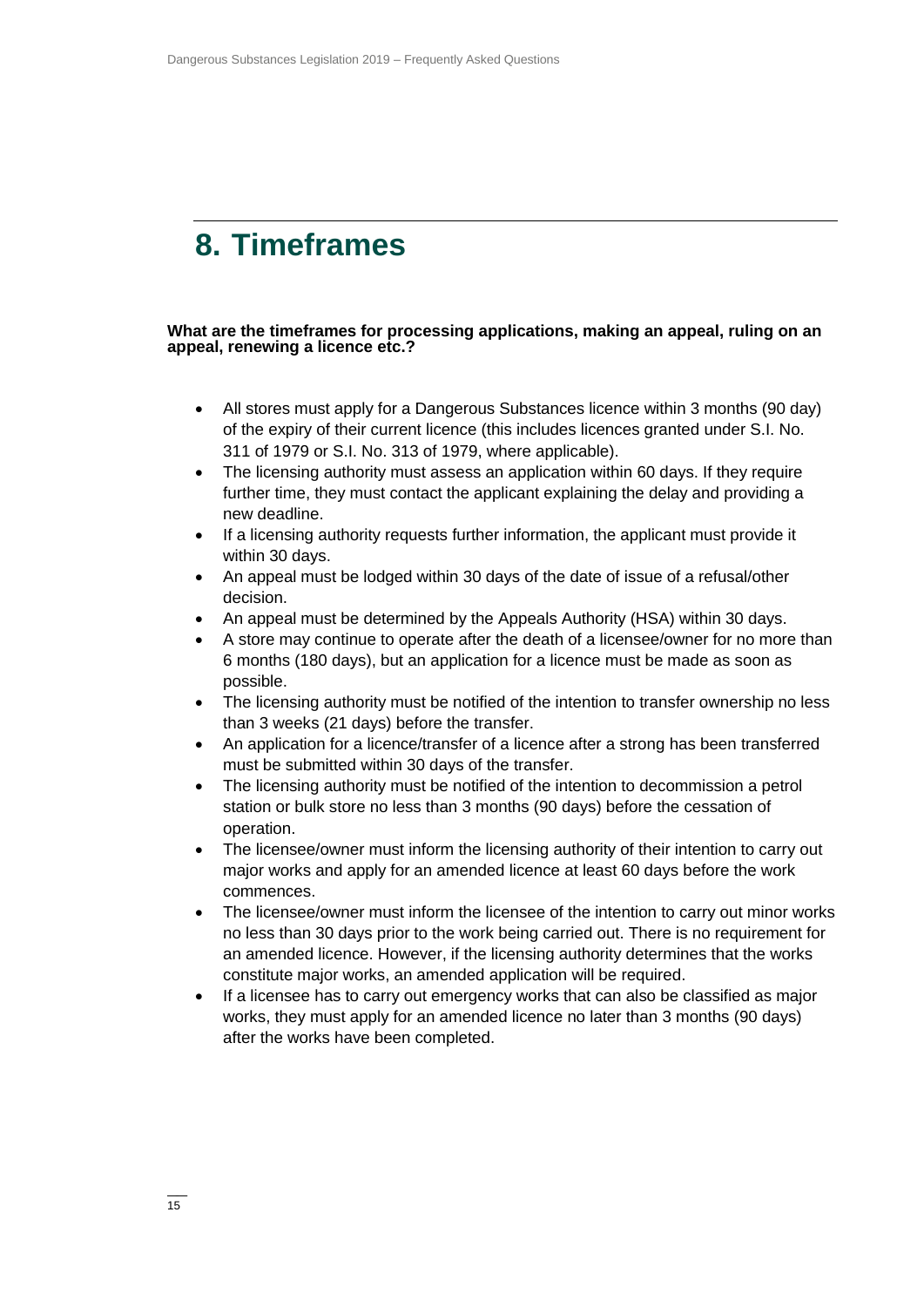### **When will the Regulations come into force?**

The new Regulations have been published and will come into force on 1<sup>st</sup> April, 2020. This intervening period will allow licensing authorities and owners or operators to familiarise themselves with the new Regulations. We would also strongly encourage licensing authorities to begin utilising the new Regulations in conjunction with the 1979 Regulations in order to facilitate the transition to the new regime as smoothly as possible.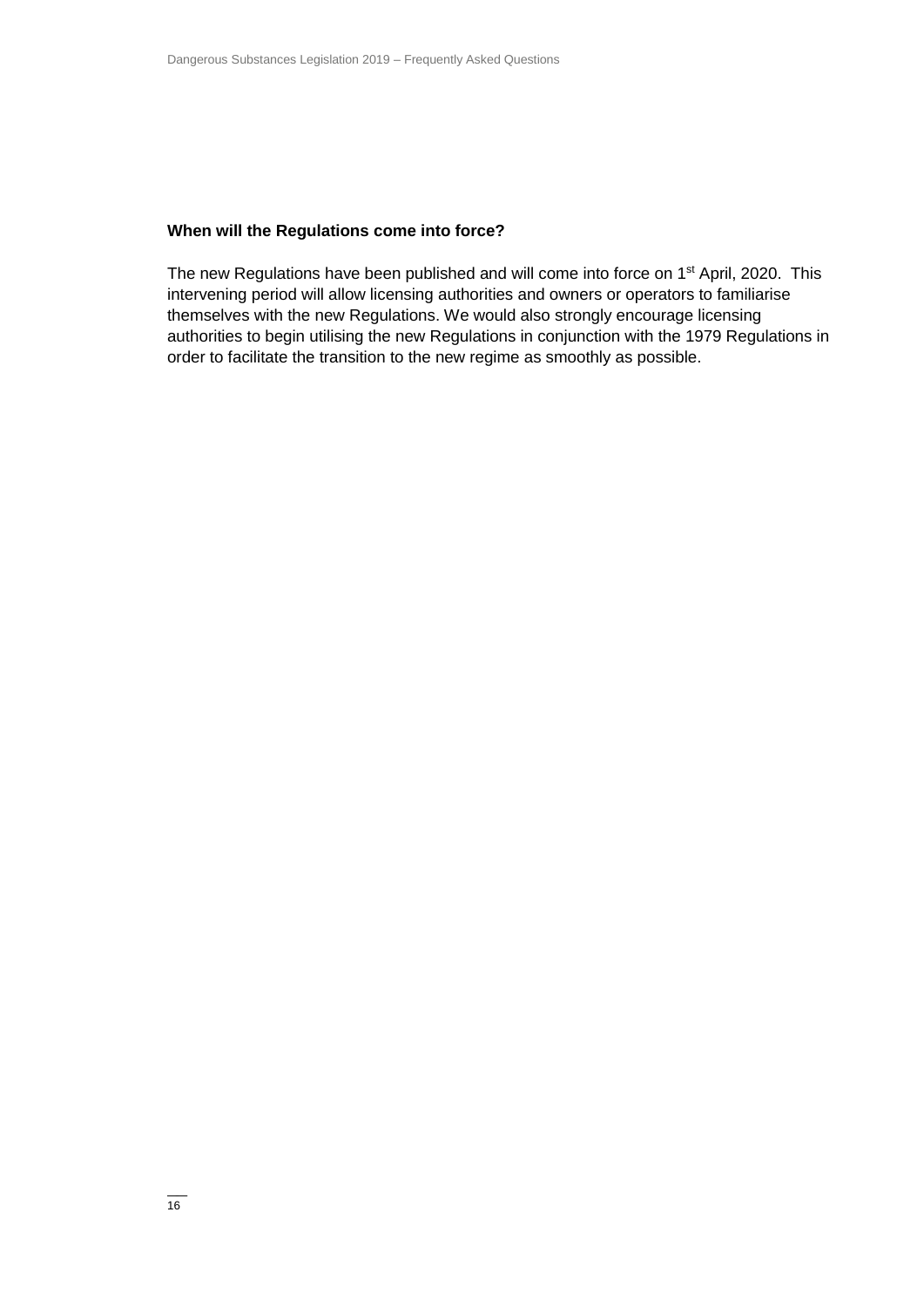### <span id="page-16-0"></span>**9. Bulk Stores**

### **Will COMAH sites require a licence under these Regulations?**

No. Sites which are currently subject to the COMAH (Seveso III) regulatory regime will no longer be required to also apply for a Dangerous Substances licence.

The new Regulations seek to simplify and clarify the responsibilities and obligations of owners and operators who are in control of sites storing or distributing flammable liquids and fuels (as defined by the new Regulations).

Historically, there has been some cross-over between the Dangerous Substances and COMAH regulatory regimes, however the new Regulations seek to remove this duplication of administrative burden and will be aligned with the current COMAH limits.

In addition, a number of other exemptions are included in the new Dangerous Substances (Flammable Liquids and Fuels Distribution and Commercial Supply Stores) Regulations, 2019, these include:

- Fuel stored for domestic heating,
- Fuel stored for private agricultural vehicles or premises,
- Storage for manufacturing,
- Refineries, and
- Oil jetties (which are addressed under separate Dangerous Substances Regulations).

**What are the lower limits of the Dangerous Substances (Flammable Liquids and Fuels Distribution and Commercial Supply Stores) Regulations, 2019:**

- Category 1 Flammable liquids: 2,000 L, and
- Category 2 and 3 Flammable liquids: 5,000 L.

### **Can a Local/Harbour Authority which has a bulk store located on a site(s) which they are in control/ownership of licence themselves?**

No, any Local/Harbour Authority which has a bulk store situated on land or premises which it owns or controls may not approve a licence application for a development or store on the same site. Where such instances do occur the Local/Harbour Authority must apply for a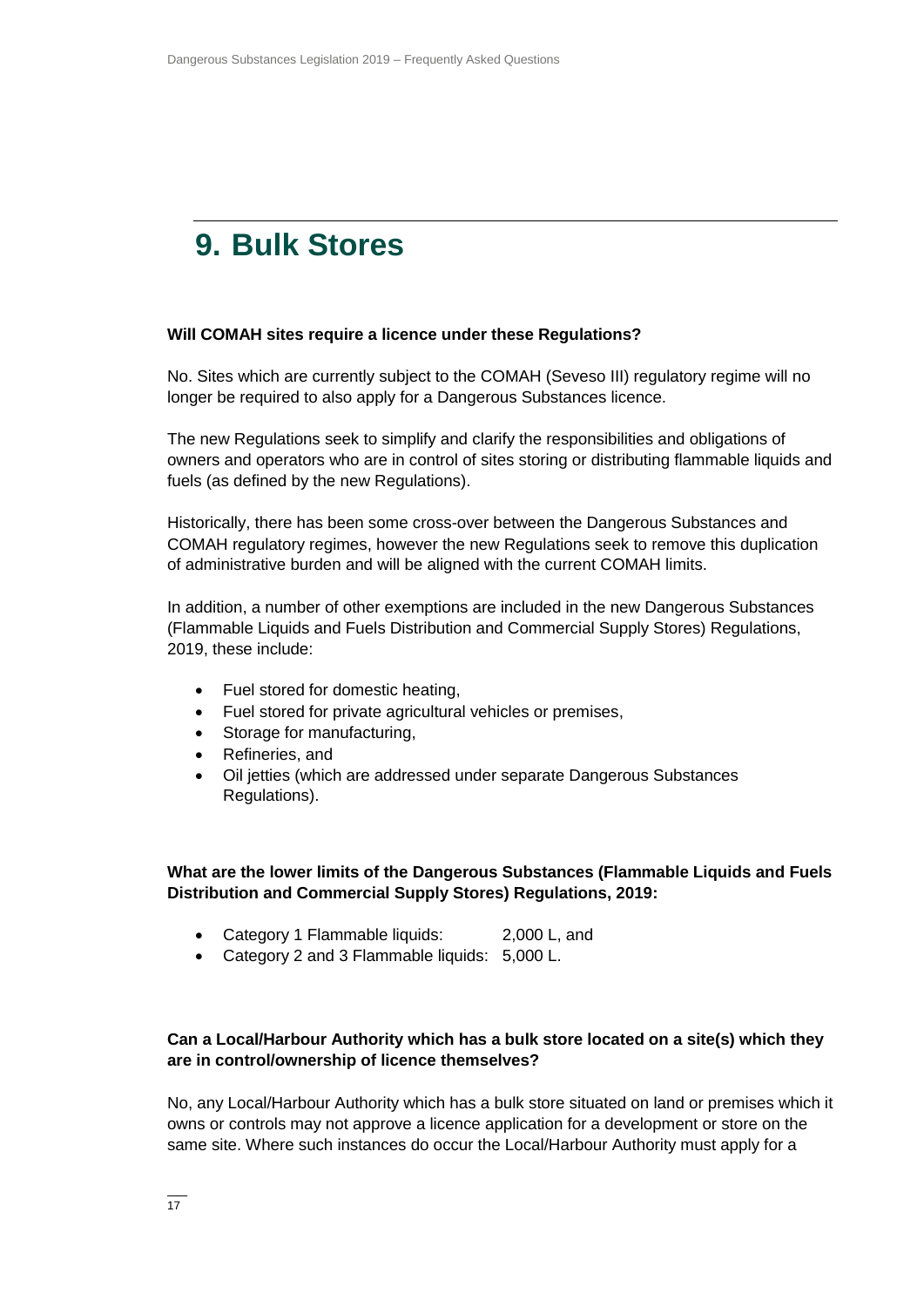licence with another licensing authority, or with any Regional/National Offices that may be established for the purpose of Dangerous Substances licensing.

### **What if a bulk store also has a retail store open to the public on the same site?**

Where the owner or operator of a store subject to the Dangerous Substances (Flammable Liquids and Fuels Distribution and Commercial Supply Stores) Regulations 2019 wishes to operate or co-locate a retail store for the sale or supply of flammable liquids and fuels on the same site, the licensee will be required to have both the Dangerous Substances (Flammable Liquids and Fuels Retail Stores) Regulations, 2019 licence and the Dangerous Substances (Flammable Liquids and Fuels Distribution and Commercial Supply Stores) Regulations, 2019 licence and to comply with the provisions of each set of regulations. Approval for the licensing of a store in such cases will be at the discretion of an appropriate licensing authority (noting that a licensing authority cannot licence its own premises).

### **Why isn't industry that maintains levels for production/manufacturing above the 5000 litres included?**

The new Regulations govern the legal obligations on owners or operators who are in control of flammable liquids or fuels for the purpose of a) sale or supply to the public or b) distribution or commercial supply. The storage of fuels as part of the manufacturing industry should be done so in such a manner as to ensure the health and safety of workers. However, given that the new Regulations are already significantly broadening the scope of the 1979 Regulations and the likelihood of such premises being considered a COMAH site, it was felt that it was not appropriate to include manufacturing in these Regulations.

### **What if my bulk store did not need a licence previously, but does now?**

Any bulk stores which did not require a licence under the previous legislation will have to apply for one within 1 year of the new Regulations coming into force.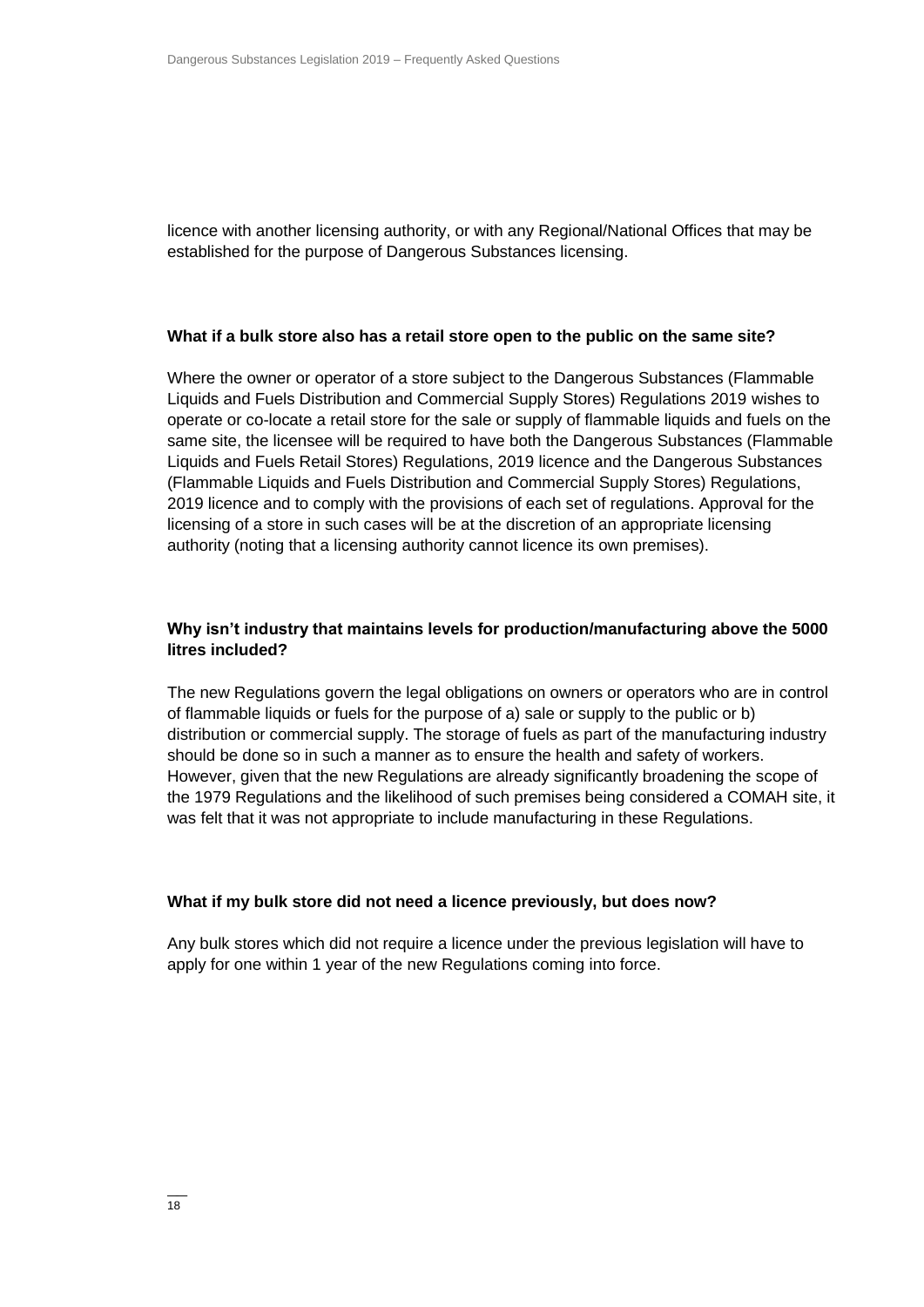# <span id="page-18-0"></span>**10. Existing Stores**

### **What about older stations which are not kerbsides?**

These stations will be given the opportunity to become as safe as is reasonably practicable. All filling stations will be required to have a licence in accordance with the new Regulations in order to continue to operate. In particular, they must:

- complete a risk assessment by a competent person,
- comply with any conditions applied by a licensing authority,
- complete any works within a specified timeframe, as deemed necessary by the licensing authority, and
- become as safe as reasonably practical in line with current industry good practice.

These conditions are in line with a modern risk-aware health and safety approach and put all stores on an equal legal footing with existing licenced premises.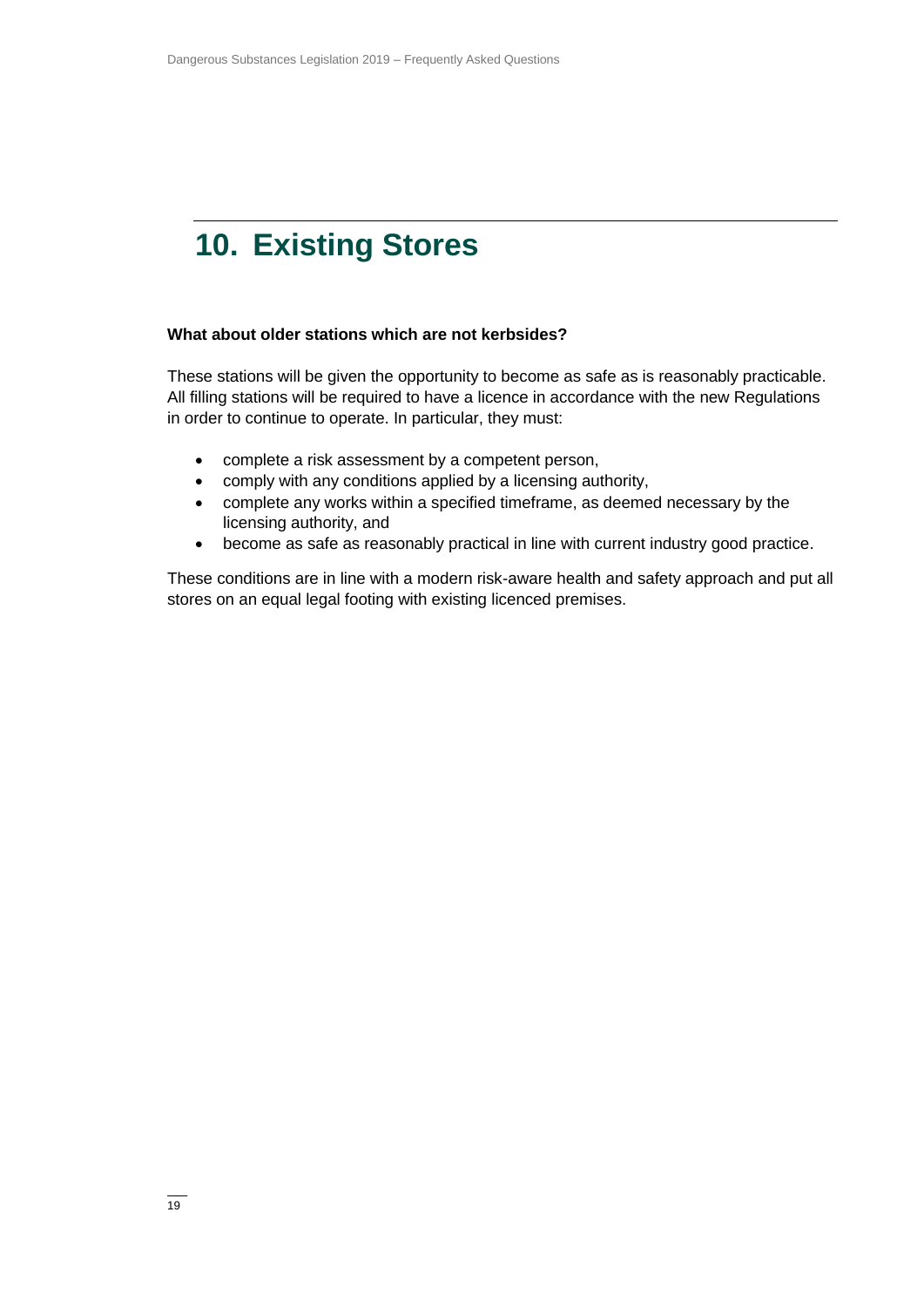# <span id="page-19-0"></span>**11. Kerbside Stations**

### **Will someone availing of the derogation for kerbsides have to apply for a licence under the new Regulations?**

Yes, however owners or operators currently availing of the exemption will continue to be able to do so until the expiry of the current Derogation Order (December 2020). As with current licence holders, once the derogation expires, all owners and operators will be obliged to submit a licence application, accompanied by a risk assessment, in accordance with the new Regulations.

### **How can a 'kerbside' be granted a licence if they could not be considered compliant under the 1979 Regulations?**

The current derogation for kerbside stations will cease with effect from 1 January 2021. The derogation allowed stations established before 1979 to operate without having to meet all of the very prescriptive requirements of the 1979 Regulations.

As part of the review, the Department considered a certification-only process for kerbside stations, however, following industry feedback and legal advice it has been decided to allow kerbsides to be granted a Certificate of Operation which is defined in the Regulations as a 'licence with conditions' subject to:

- the completion of a risk assessment by a competent person,
- compliance with any conditions applied by a licensing authority,
- completion of any works within a specified timeframe, as deemed necessary by the licensing authority, and
- becoming as safe as reasonably practicable in line with current industry good practice.

These provisions are in line with a modern risk-aware health and safety approach and put kerbsides on a legal par with existing licenced premises i.e. they must become as safe as reasonably possible in line with the published best practice guidance.

Failure to have a licence or to comply with the conditions of a licence, or a Certificate of Operation, which in effect is a licence with conditions, will constitute an offence under the Act and can be prosecuted by the licensing authority.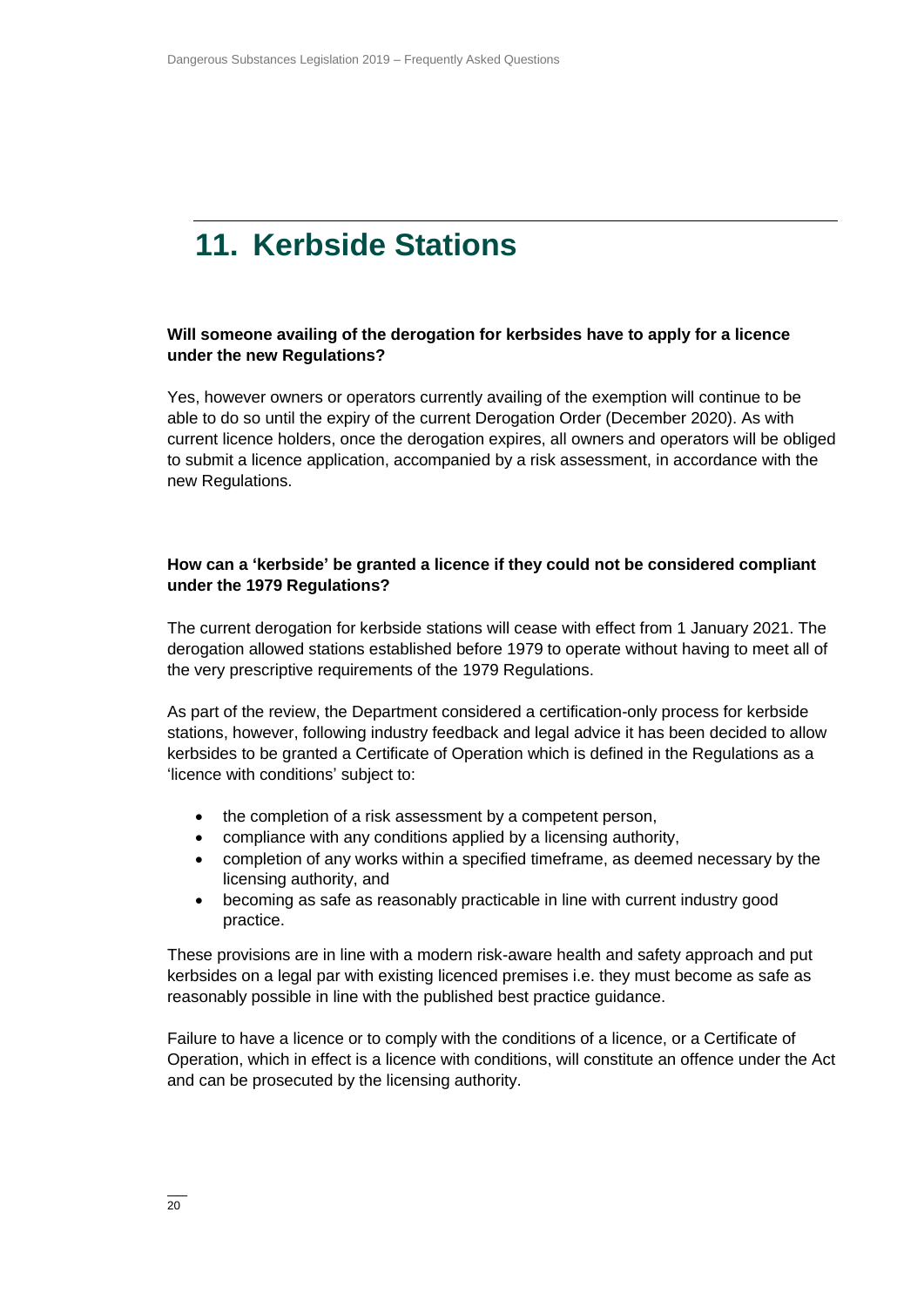# <span id="page-20-0"></span>**12. Exemptions**

### **Who is exempt from the Regulations?**

There are no exemptions under the Dangerous Substances (Flammable Liquids and Fuels Retail Stores) Regulations, 2019 other than COMAH.

Under the Dangerous Substances (Flammable Liquids and Fuels Distribution and Commercial Supply Stores) Regulations, 2019, the following exemptions are in place:

- Agriculture,
- Manufacturing,
- Domestic Heating,
- COMAH,
- Refineries, and
- Oil jetties.

In addition, the Defence Forces are exempt under Section 5 of the Dangerous Substances Act 1972.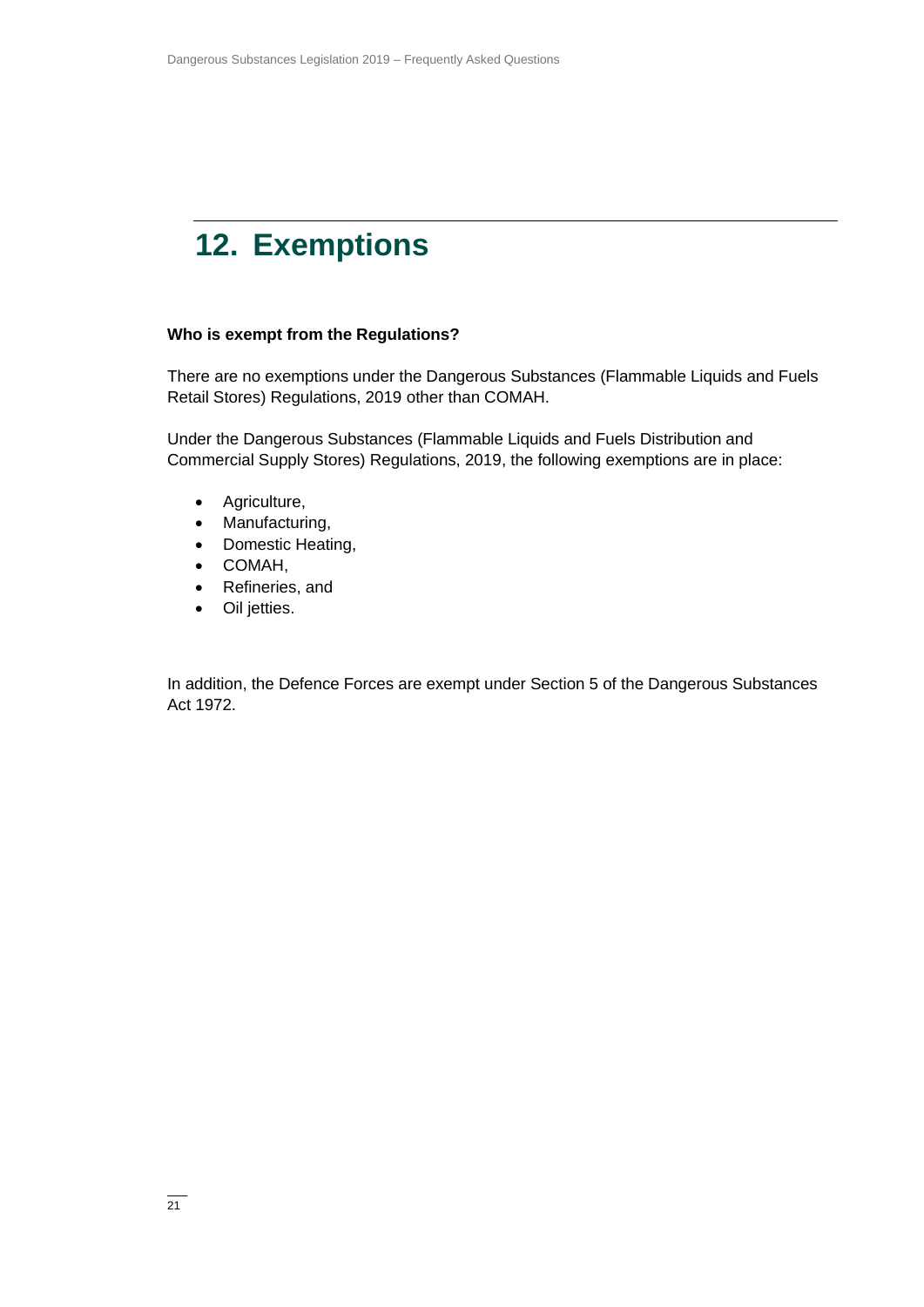### <span id="page-21-0"></span>**13. Fees**

### **Will there be any changes to the Licensing Fees?**

The fees payable for licences under both Regulations are set out in the Dangerous Substances (Licensing Fees) Regulations, 1979 (S.I. No. 301 of 1979). Changes to the level of these fees may be made from time to time and will be published in accordance with normal practice.

Licensing authorities may also apply fees/charges in respect of administrative costs associated with the processing of licence applications. For further details on these charges please contact the relevant licensing authority.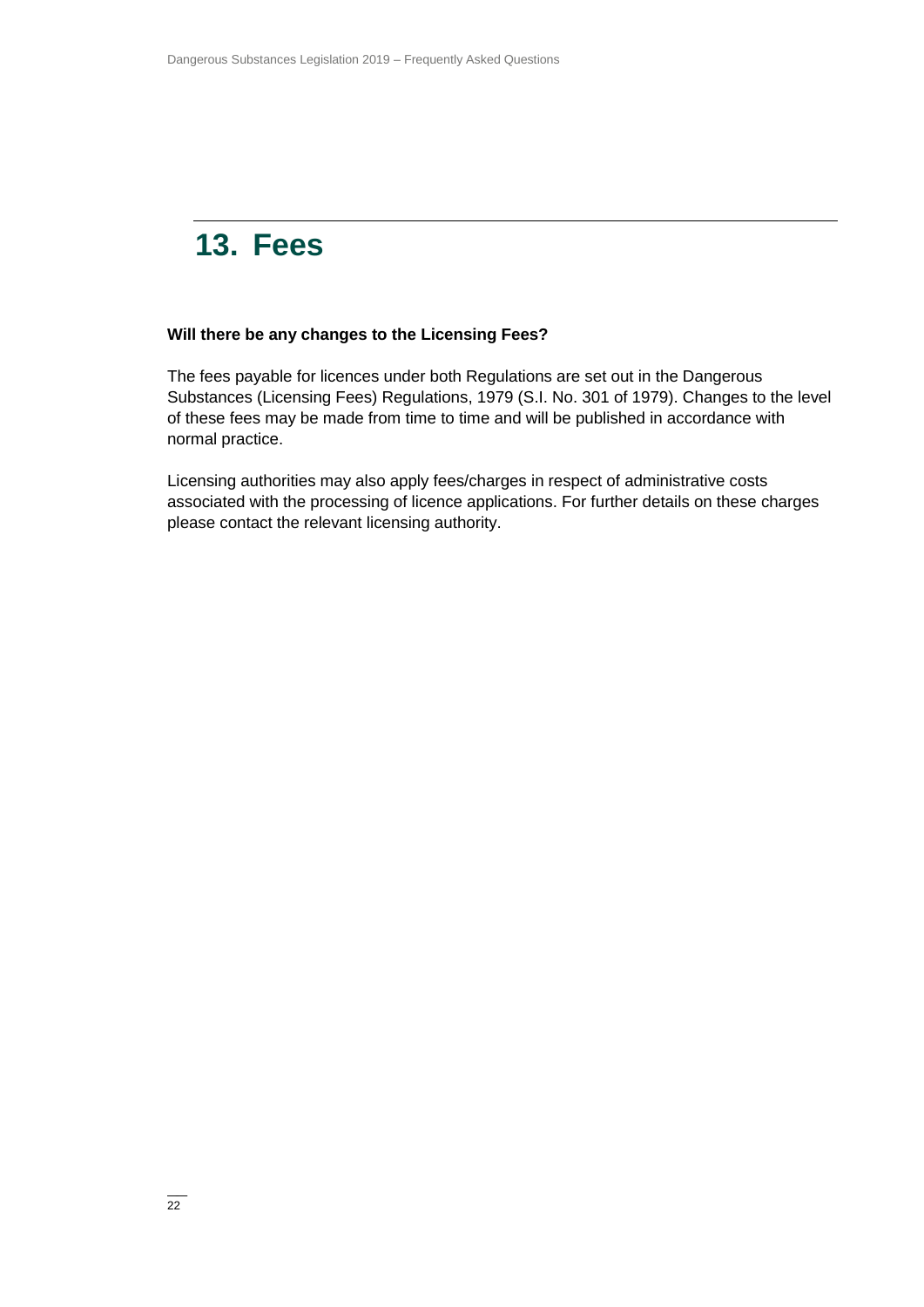### <span id="page-22-0"></span>**14. Enforcement/Inspections**

### **How will enforcement be implemented? What can be done to prosecute noncompliance?**

One of the main goals of the new Regulations is to significantly improve compliance within the sector and to improve safety standards for workers, consumers, contractors and the prevention of damage to the environment.

The Local Authorities/Fire Services will continue to be responsible for licensing, inspections, and prosecuting breaches of licences. It should also be noted that the Licencing Authorities, Fire Authorities, Appeals Authority and other regulatory bodies (e.g. CRU, Revenue, EPA) will also retain their existing statutory and legal powers set out in relevant legislation e.g. Safety, Health and Welfare at Work Act, Fire Services Acts etc.

### **For inspections, can the authorised person be a company?**

Authorised persons and inspectors are authorised by the Fire Services or the HSA. The Fire Services or the HSA may appoint an outside individual or company, but this would be unusual.

### **Can the HSA inspect premises under these Regulations?**

The HSA's only role under these Regulations is as the Appeals Authority so they may inspect premises in that function only. However, these Regulations do not alter the HSA's powers to carry out inspections under other legislation, e.g. the Safety, Health and Welfare at Work Act.

Similarly, it should also be noted that the Licencing Authorities, Fire Authorities, and other regulatory bodies (e.g. CRU, Revenue, EPA) will also retain their existing statutory and legal powers set out in relevant legislation.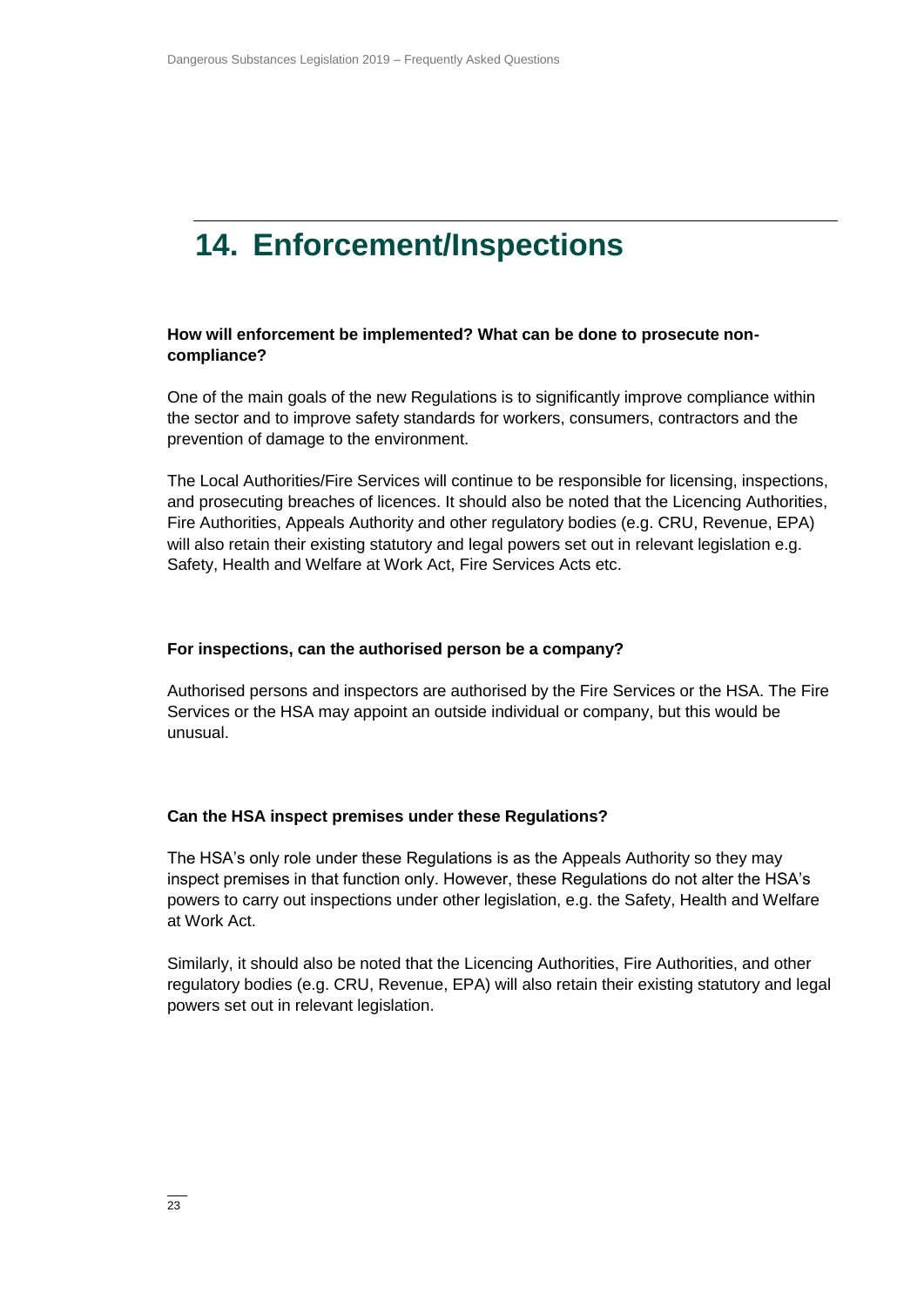### **What enforcement actions will be available to licensing authorities?**

Under the Dangerous Substances Act 1972 the licensing authorities will be able to prosecute those guilty of breaching a licence.

It should also be noted that the existing statutory powers of the Licencing Authorities, Fire Authorities, and other regulatory bodies (e.g. CRU, Revenue, EPA) will also retain their existing statutory and legal powers set out in relevant legislation.

Possible enforcement actions can include:

- Improvement Notices,
- Prohibition Notices, or
- Prosecution.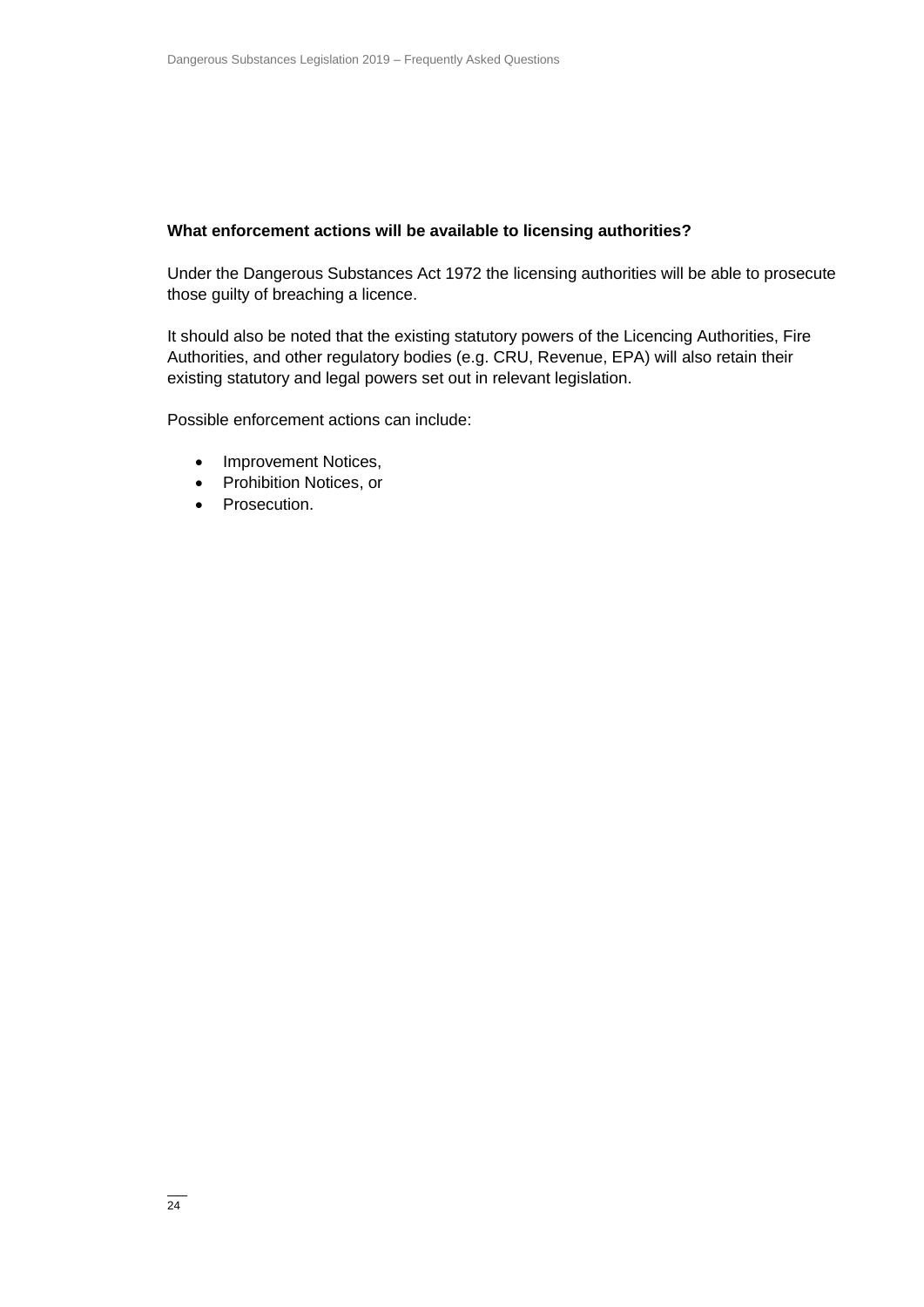# <span id="page-24-0"></span>**15. Appeals**

### **How do I appeal a decision by a licensing authority not to grant a licence or to apply a condition(s) to a licence?**

If an owner or operator disagrees with the decision of a licensing authority to not grant a licence, or to apply a condition to a licence, they may make an appeal within 30 days of the date of issue of the licensing authority's decision to the Appeals Authority – the Health and Safety Authority (HSA), or the District Court in the case of a kerbside store.

The Appeals Authority will assess all relevant material and matters concerning the appeal and may, at its discretion, inspect the premises for which the owner or operator is seeking a licence and issue its decision on whether to uphold or refuse the appeal within 60 days (the timeframe for the hearing of an appeal relating to a kerbside store will be at the discretion of the Courts).

The licensing authority will retain the power to direct whether or not a store can continue to operate while an appeal is underway and will inform the applicant of the reasons for any decision to restrict or prohibit operations.

The decision of the Appeals Authority/District Court will be final.

Where an appeal is upheld, the licensing authority will reconsider the application and proceed to grant a licence with or without conditions (or amended conditions). Where an appeal is refused (i.e. the licensing authority's decision is upheld) the applicant must either make a new amended application to the licensing authority or comply with conditions to be applied to the licence as specified by the licensing authority.

### **Should the Environmental Protection Agency (EPA) be the appeals body if there are environmental concerns?**

No, the HSA is the statutory designated appeals body for Dangerous Substances. However, where necessary the HSA can consult with the EPA to seek advice on specific environmental matters when making determinations on appeals.

It should also be noted that the licensing authorities, Fire Authorities, Appeals Authority and other regulatory bodies, including the EPA, the Commission for Regulation of Utilities (CRU) and the Revenue Commissioners will also retain their existing statutory and legal powers set